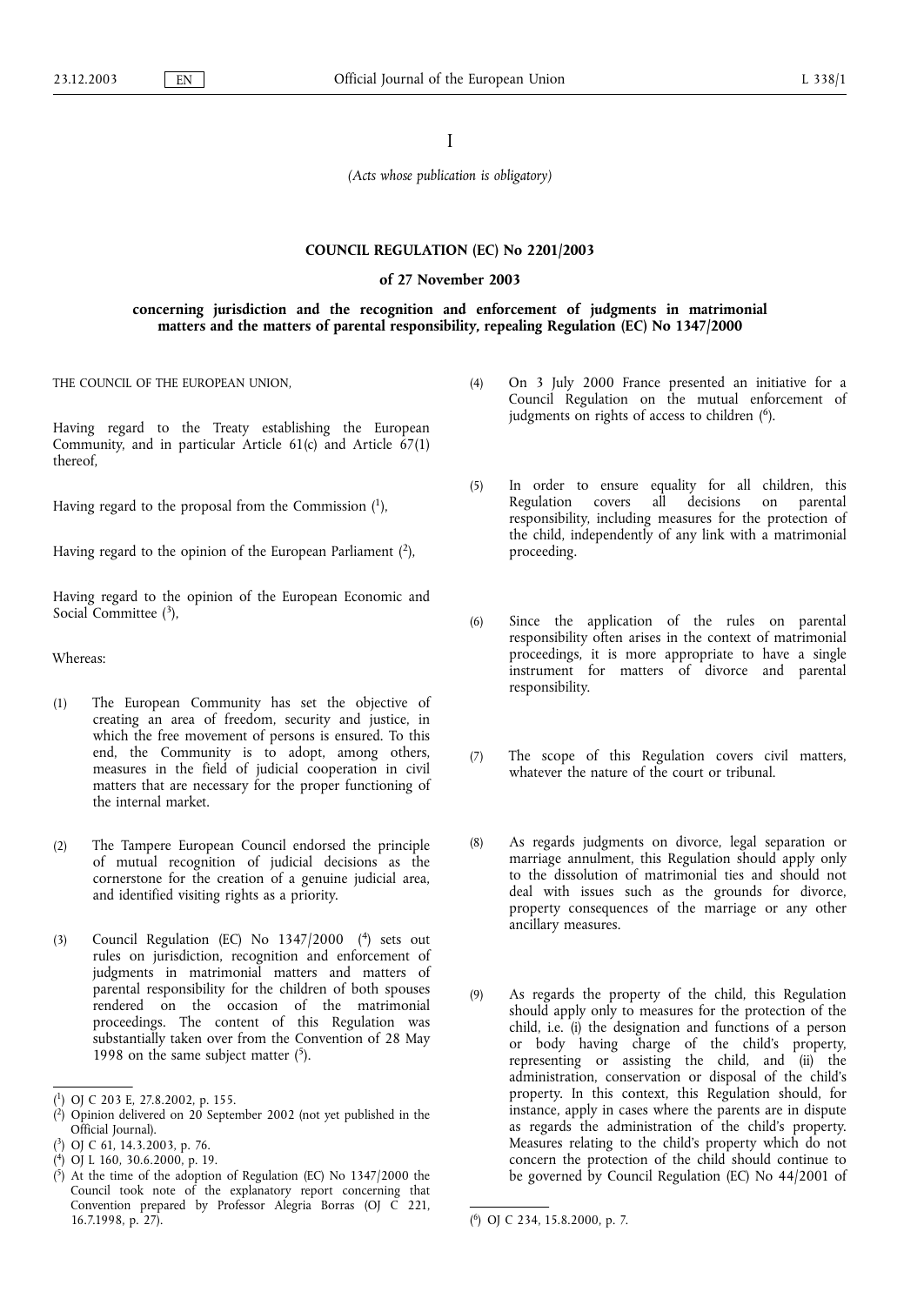22 December 2000 on jurisdiction and the recognition and enforcement of judgments in civil and commercial matters  $(1)$ .

- (10) This Regulation is not intended to apply to matters relating to social security, public measures of a general nature in matters of education or health or to decisions on the right of asylum and on immigration. In addition it does not apply to the establishment of parenthood, since this is a different matter from the attribution of parental responsibility, nor to other questions linked to the status of persons. Moreover, it does not apply to measures taken as a result of criminal offences committed by children.
- (11) Maintenance obligations are excluded from the scope of this Regulation as these are already covered by Council Regulation No 44/2001. The courts having jurisdiction under this Regulation will generally have jurisdiction to rule on maintenance obligations by application of Article 5(2) of Council Regulation No 44/2001.
- (12) The grounds of jurisdiction in matters of parental responsibility established in the present Regulation are shaped in the light of the best interests of the child, in particular on the criterion of proximity. This means that jurisdiction should lie in the first place with the Member State of the child's habitual residence, except for certain cases of a change in the child's residence or pursuant to an agreement between the holders of parental responsibility.
- (13) In the interest of the child, this Regulation allows, by way of exception and under certain conditions, that the court having jurisdiction may transfer a case to a court of another Member State if this court is better placed to hear the case. However, in this case the second court should not be allowed to transfer the case to a third court.
- (14) This Regulation should have effect without prejudice to the application of public international law concerning diplomatic immunities. Where jurisdiction under this Regulation cannot be exercised by reason of the existence of diplomatic immunity in accordance with international law, jurisdiction should be exercised in accordance with national law in a Member State in which the person concerned does not enjoy such immunity.
- (15) Council Regulation (EC) No 1348/2000 of 29 May 2000 on the service in the Member States of judicial and

extrajudicial documents in civil or commercial matters  $(2)$  should apply to the service of documents in proceedings instituted pursuant to this Regulation.

- (16) This Regulation should not prevent the courts of a Member State from taking provisional, including protective measures, in urgent cases, with regard to persons or property situated in that State.
- (17) In cases of wrongful removal or retention of a child, the return of the child should be obtained without delay, and to this end the Hague Convention of 25 October 1980 would continue to apply as complemented by the provisions of this Regulation, in particular Article 11. The courts of the Member State to or in which the child has been wrongfully removed or retained should be able to oppose his or her return in specific, duly justified cases. However, such a decision could be replaced by a subsequent decision by the court of the Member State of habitual residence of the child prior to the wrongful removal or retention. Should that judgment entail the return of the child, the return should take place without any special procedure being required for recognition and enforcement of that judgment in the Member State to or in which the child has been removed or retained.
- (18) Where a court has decided not to return a child on the basis of Article 13 of the 1980 Hague Convention, it should inform the court having jurisdiction or central authority in the Member State where the child was habitually resident prior to the wrongful removal or retention. Unless the court in the latter Member State has been seised, this court or the central authority should notify the parties. This obligation should not prevent the central authority from also notifying the relevant public authorities in accordance with national law.
- (19) The hearing of the child plays an important role in the application of this Regulation, although this instrument is not intended to modify national procedures applicable.
- (20) The hearing of a child in another Member State may take place under the arrangements laid down in Council Regulation (EC) No 1206/2001 of 28 May 2001 on cooperation between the courts of the Member States in the taking of evidence in civil or commercial matters  $(3)$ .
- (21) The recognition and enforcement of judgments given in a Member State should be based on the principle of

<sup>(</sup> 1) OJ L 12, 16.1.2001, p. 1. Regulation as last amended by Commission Regulation (EC) No 1496/2002 (OJ L 225, 22.8.2002, p. 13).

<sup>(</sup> 2) OJ L 160, 30.6.2000, p. 37.

<sup>(</sup> 3) OJ L 174, 27.6.2001, p. 1.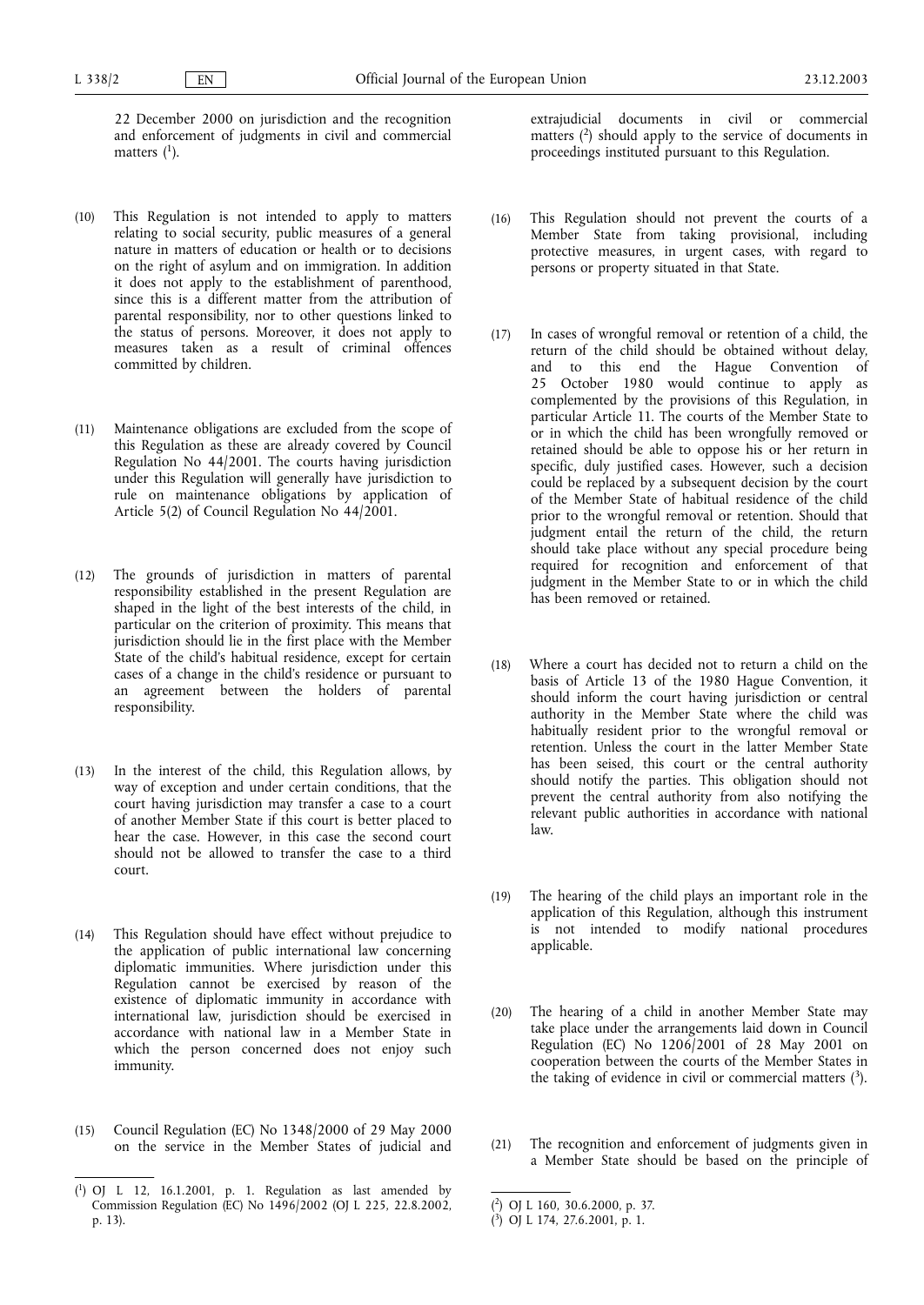mutual trust and the grounds for non-recognition should be kept to the minimum required.

- (22) Authentic instruments and agreements between parties that are enforceable in one Member State should be treated as equivalent to 'judgments' for the purpose of the application of the rules on recognition and enforcement.
- (23) The Tampere European Council considered in its conclusions (point 34) that judgments in the field of family litigation should be 'automatically recognised throughout the Union without any intermediate proceedings or grounds for refusal of enforcement'. This is why judgments on rights of access and judgments on return that have been certified in the Member State of origin in accordance with the provisions of this Regulation should be recognised and enforceable in all other Member States without any further procedure being required. Arrangements for the enforcement of such judgments continue to be governed by national law.
- (24) The certificate issued to facilitate enforcement of the judgment should not be subject to appeal. It should be rectified only where there is a material error, i.e. where it does not correctly reflect the judgment.
- (25) Central authorities should cooperate both in general matter and in specific cases, including for purposes of promoting the amicable resolution of family disputes, in matters of parental responsibility. To this end central authorities shall participate in the European Judicial Network in civil and commercial matters created by Council Decision 2001/470/EC of 28 May 2001 establishing a European Judicial Network in civil and commercial matters  $(1)$ .
- (26) The Commission should make publicly available and update the lists of courts and redress procedures communicated by the Member States.
- (27) The measures necessary for the implementation of this Regulation should be adopted in accordance with Council Decision 1999/468/EC of 28 June 1999 laying down the procedures for the exercise of implementing powers conferred on the Commission (2).
- (28) This Regulation replaces Regulation (EC) No 1347/2000 which is consequently repealed.
- ( 1) OJ L 174, 27.6.2001, p. 25.
- ( 2) OJ L 184, 17.7.1999, p. 23.
- (29) For the proper functioning of this Regulation, the Commission should review its application and propose such amendments as may appear necessary.
- (30) The United Kingdom and Ireland, in accordance with Article 3 of the Protocol on the position of the United Kingdom and Ireland annexed to the Treaty on European Union and the Treaty establishing the European Community, have given notice of their wish to take part in the adoption and application of this Regulation.
- (31) Denmark, in accordance with Articles 1 and 2 of the Protocol on the position of Denmark annexed to the Treaty on European Union and the Treaty establishing the European Community, is not participating in the adoption of this Regulation and is therefore not bound by it nor subject to its application.
- (32) Since the objectives of this Regulation cannot be sufficiently achieved by the Member States and can therefore be better achieved at Community level, the Community may adopt measures, in accordance with the principle of subsidiarity as set out in Article 5 of the Treaty. In accordance with the principle of proportionality, as set out in that Article, this Regulation does not go beyond what is necessary in order to achieve those objectives.
- (33) This Regulation recognises the fundamental rights and observes the principles of the Charter of Fundamental Rights of the European Union. In particular, it seeks to ensure respect for the fundamental rights of the child as set out in Article 24 of the Charter of Fundamental Rights of the European Union,

HAS ADOPTED THE PRESENT REGULATION:

#### CHAPTER I

#### **SCOPE AND DEFINITIONS**

#### *Article 1*

## **Scope**

1. This Regulation shall apply, whatever the nature of the court or tribunal, in civil matters relating to:

- (a) divorce, legal separation or marriage annulment;
- (b) the attribution, exercise, delegation, restriction or termination of parental responsibility.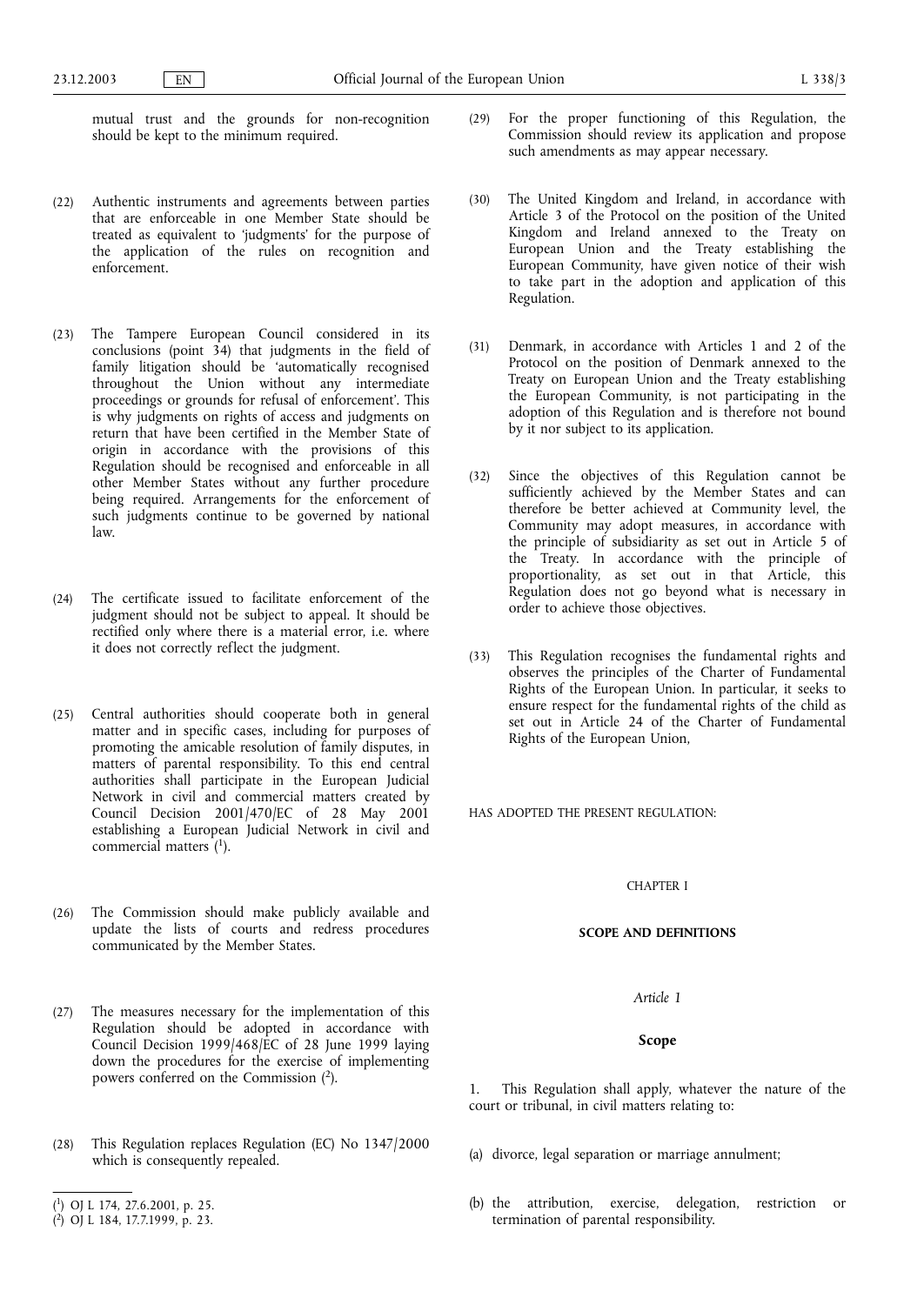2. The matters referred to in paragraph 1(b) may, in particular, deal with:

- (a) rights of custody and rights of access;
- (b) guardianship, curatorship and similar institutions;
- (c) the designation and functions of any person or body having charge of the child's person or property, representing or assisting the child;
- (d) the placement of the child in a foster family or in institutional care;
- (e) measures for the protection of the child relating to the administration, conservation or disposal of the child's property.
- 3. This Regulation shall not apply to:
- (a) the establishment or contesting of a parent-child relationship;
- (b) decisions on adoption, measures preparatory to adoption, or the annulment or revocation of adoption;
- (c) the name and forenames of the child;
- (d) emancipation;
- (e) maintenance obligations;
- (f) trusts or succession;
- (g) measures taken as a result of criminal offences committed by children.

#### *Article 2*

## **Definitions**

For the purposes of this Regulation:

- 1. the term 'court' shall cover all the authorities in the Member States with jurisdiction in the matters falling within the scope of this Regulation pursuant to Article 1;
- 2. the term 'judge' shall mean the judge or an official having powers equivalent to those of a judge in the matters falling within the scope of the Regulation;
- 3. the term 'Member State' shall mean all Member States with the exception of Denmark;
- 4. the term 'judgment' shall mean a divorce, legal separation or marriage annulment, as well as a judgment relating to parental responsibility, pronounced by a court of a Member State, whatever the judgment may be called, including a decree, order or decision;
- 5. the term 'Member State of origin' shall mean the Member State where the judgment to be enforced was issued;
- 6. the term 'Member State of enforcement' shall mean the Member State where enforcement of the judgment is sought;
- 7. the term 'parental responsibility' shall mean all rights and duties relating to the person or the property of a child which are given to a natural or legal person by judgment, by operation of law or by an agreement having legal effect. The term shall include rights of custody and rights of access;
- 8. the term 'holder of parental responsibility' shall mean any person having parental responsibility over a child;
- 9. the term 'rights of custody' shall include rights and duties relating to the care of the person of a child, and in particular the right to determine the child's place of residence;
- 10. the term 'rights of access' shall include in particular the right to take a child to a place other than his or her habitual residence for a limited period of time;
- 11. the term 'wrongful removal or retention' shall mean a child's removal or retention where:
	- (a) it is in breach of rights of custody acquired by judgment or by operation of law or by an agreement having legal effect under the law of the Member State where the child was habitually resident immediately before the removal or retention;
	- and
	- (b) provided that, at the time of removal or retention, the rights of custody were actually exercised, either jointly or alone, or would have been so exercised but for the removal or retention. Custody shall be considered to be exercised jointly when, pursuant to a judgment or by operation of law, one holder of parental responsibility cannot decide on the child's place of residence without the consent of another holder of parental responsibility.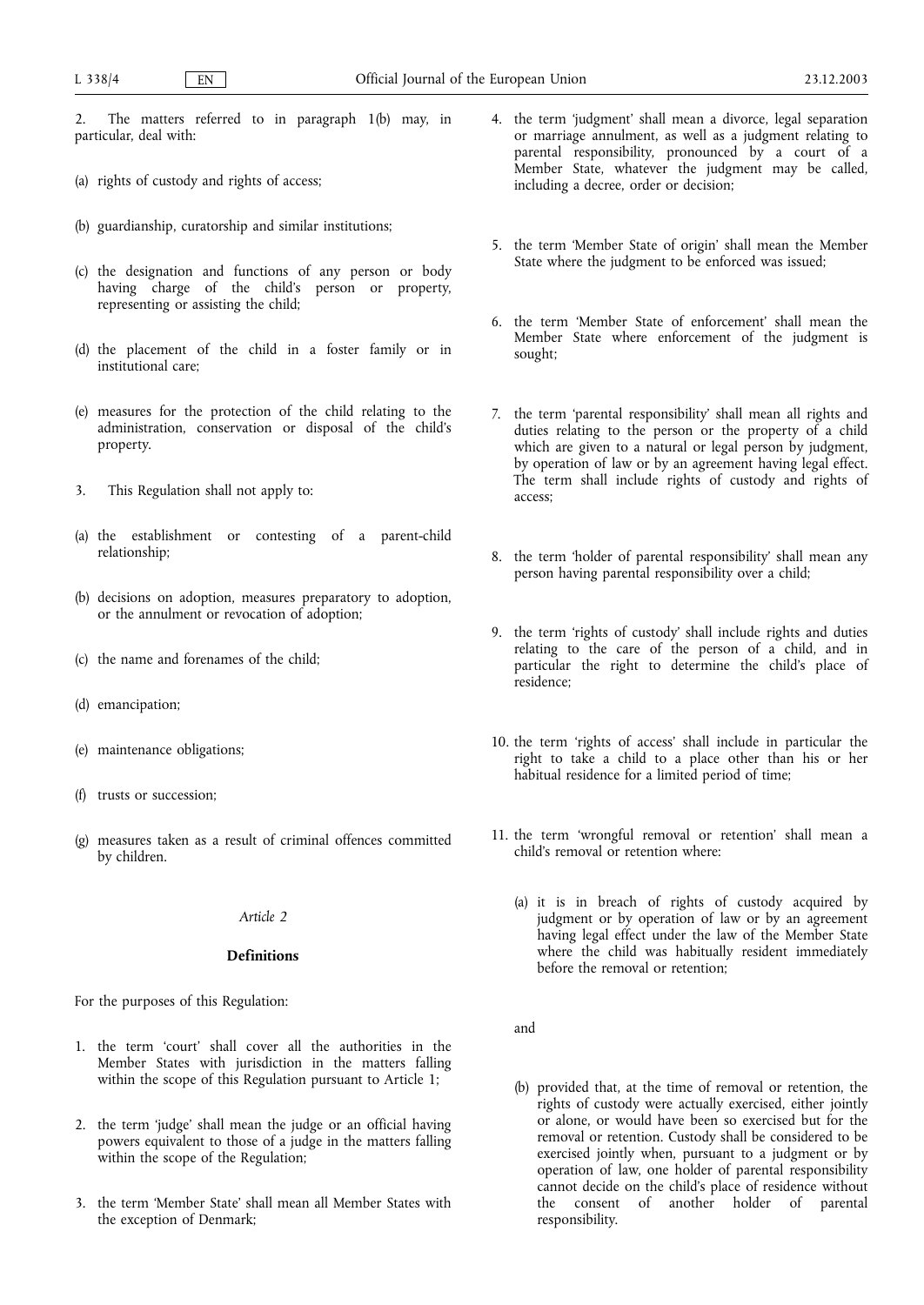CHAPTER II

**JURISDICTION**

*SECTION 1*

*Divorce, legal separation and marriage annulment*

*Article 3*

## **General jurisdiction**

1. In matters relating to divorce, legal separation or marriage annulment, jurisdiction shall lie with the courts of the Member State

(a) in whose territory:

- the spouses are habitually resident, or
- the spouses were last habitually resident, insofar as one of them still resides there, or
- the respondent is habitually resident, or
- in the event of a joint application, either of the spouses is habitually resident, or
- the applicant is habitually resident if he or she resided there for at least a year immediately before the application was made, or
- the applicant is habitually resident if he or she resided there for at least six months immediately before the application was made and is either a national of the Member State in question or, in the case of the United Kingdom and Ireland, has his or her 'domicile' there;
- (b) of the nationality of both spouses or, in the case of the United Kingdom and Ireland, of the 'domicile' of both spouses.

2. For the purpose of this Regulation, 'domicile' shall have the same meaning as it has under the legal systems of the United Kingdom and Ireland.

## *Article 4*

## **Counterclaim**

The court in which proceedings are pending on the basis of Article 3 shall also have jurisdiction to examine a counterclaim, insofar as the latter comes within the scope of this Regulation.

*Article 5*

## **Conversion of legal separation into divorce**

Without prejudice to Article 3, a court of a Member State that has given a judgment on a legal separation shall also have jurisdiction for converting that judgment into a divorce, if the law of that Member State so provides.

*Article 6*

#### **Exclusive nature of jurisdiction under Articles 3, 4 and 5**

A spouse who:

- (a) is habitually resident in the territory of a Member State; or
- (b) is a national of a Member State, or, in the case of the United Kingdom and Ireland, has his or her 'domicile' in the territory of one of the latter Member States,

may be sued in another Member State only in accordance with Articles 3, 4 and 5.

#### *Article 7*

## **Residual jurisdiction**

1. Where no court of a Member State has jurisdiction pursuant to Articles 3, 4 and 5, jurisdiction shall be determined, in each Member State, by the laws of that State.

2. As against a respondent who is not habitually resident and is not either a national of a Member State or, in the case of the United Kingdom and Ireland, does not have his 'domicile' within the territory of one of the latter Member States, any national of a Member State who is habitually resident within the territory of another Member State may, like the nationals of that State, avail himself of the rules of jurisdiction applicable in that State.

## *SECTION 2*

## *Parental responsibility*

## *Article 8*

#### **General jurisdiction**

1. The courts of a Member State shall have jurisdiction in matters of parental responsibility over a child who is habitually resident in that Member State at the time the court is seised.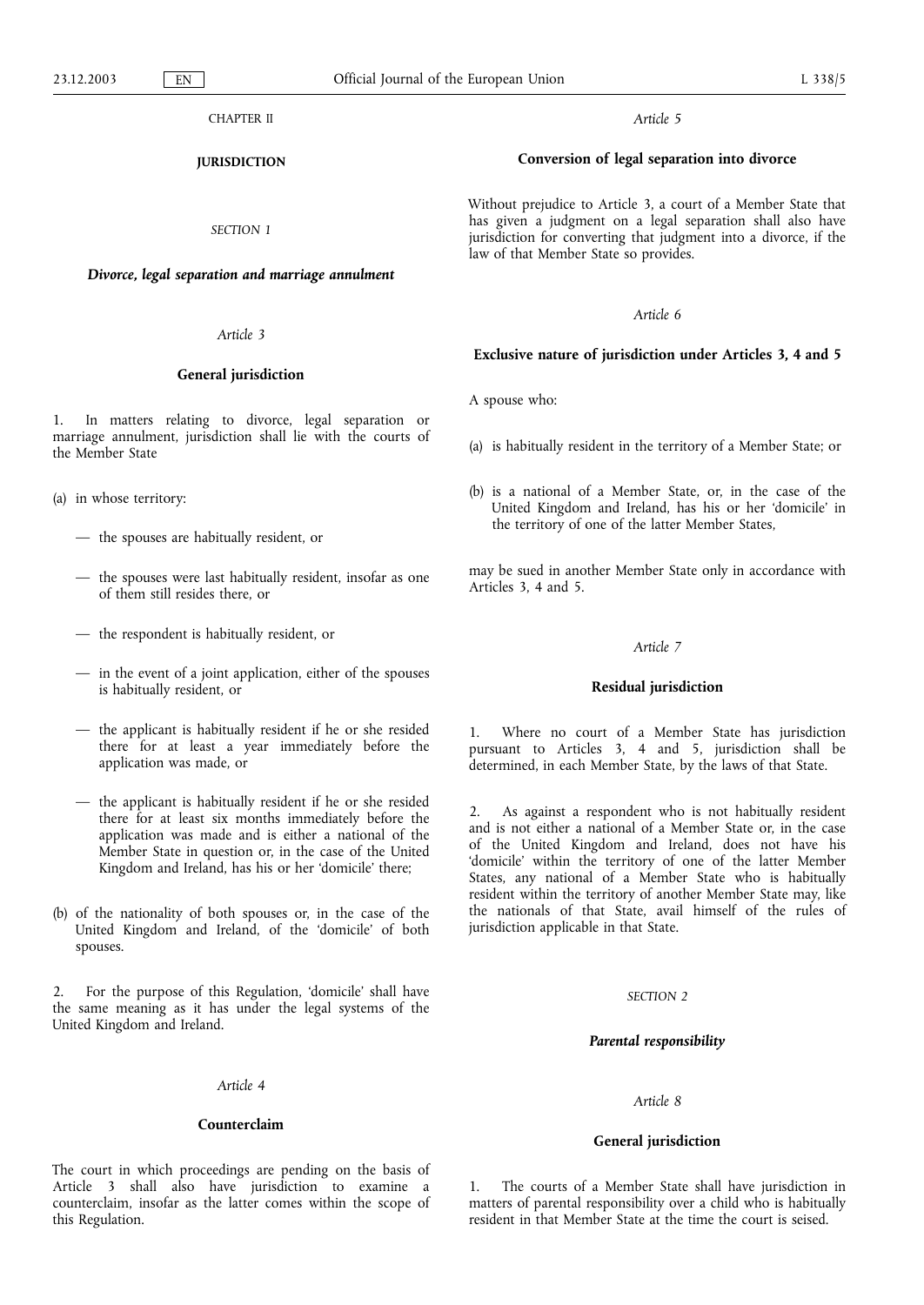Paragraph 1 shall be subject to the provisions of Articles 9, 10 and 12.

#### *Article 9*

## **Continuing jurisdiction of the child's former habitual residence**

1. Where a child moves lawfully from one Member State to another and acquires a new habitual residence there, the courts of the Member State of the child's former habitual residence shall, by way of exception to Article 8, retain jurisdiction during a three-month period following the move for the purpose of modifying a judgment on access rights issued in that Member State before the child moved, where the holder of access rights pursuant to the judgment on access rights continues to have his or her habitual residence in the Member State of the child's former habitual residence.

2. Paragraph 1 shall not apply if the holder of access rights referred to in paragraph 1 has accepted the jurisdiction of the courts of the Member State of the child's new habitual residence by participating in proceedings before those courts without contesting their jurisdiction.

#### *Article 10*

#### **Jurisdiction in cases of child abduction**

In case of wrongful removal or retention of the child, the courts of the Member State where the child was habitually resident immediately before the wrongful removal or retention shall retain their jurisdiction until the child has acquired a habitual residence in another Member State and:

- (a) each person, institution or other body having rights of custody has acquiesced in the removal or retention;
- or
- (b) the child has resided in that other Member State for a period of at least one year after the person, institution or other body having rights of custody has had or should have had knowledge of the whereabouts of the child and the child is settled in his or her new environment and at least one of the following conditions is met:
	- (i) within one year after the holder of rights of custody has had or should have had knowledge of the whereabouts of the child, no request for return has been lodged before the competent authorities of the Member State where the child has been removed or is being retained;
	- (ii) a request for return lodged by the holder of rights of custody has been withdrawn and no new request has been lodged within the time limit set in paragraph (i);
- (iii) a case before the court in the Member State where the child was habitually resident immediately before the wrongful removal or retention has been closed pursuant to Article 11(7);
- (iv) a judgment on custody that does not entail the return of the child has been issued by the courts of the Member State where the child was habitually resident immediately before the wrongful removal or retention.

#### *Article 11*

## **Return of the child**

Where a person, institution or other body having rights of custody applies to the competent authorities in a Member State to deliver a judgment on the basis of the Hague Convention of 25 October 1980 on the Civil Aspects of International Child Abduction (hereinafter 'the 1980 Hague Convention'), in order to obtain the return of a child that has been wrongfully removed or retained in a Member State other than the Member State where the child was habitually resident immediately before the wrongful removal or retention, paragraphs 2 to 8 shall apply.

2. When applying Articles 12 and 13 of the 1980 Hague Convention, it shall be ensured that the child is given the opportunity to be heard during the proceedings unless this appears inappropriate having regard to his or her age or degree of maturity.

3. A court to which an application for return of a child is made as mentioned in paragraph 1 shall act expeditiously in proceedings on the application, using the most expeditious procedures available in national law.

Without prejudice to the first subparagraph, the court shall, except where exceptional circumstances make this impossible, issue its judgment no later than six weeks after the application is lodged.

4. A court cannot refuse to return a child on the basis of Article 13b of the 1980 Hague Convention if it is established that adequate arrangements have been made to secure the protection of the child after his or her return.

5. A court cannot refuse to return a child unless the person who requested the return of the child has been given an opportunity to be heard.

6. If a court has issued an order on non-return pursuant to Article 13 of the 1980 Hague Convention, the court must immediately either directly or through its central authority, transmit a copy of the court order on non-return and of the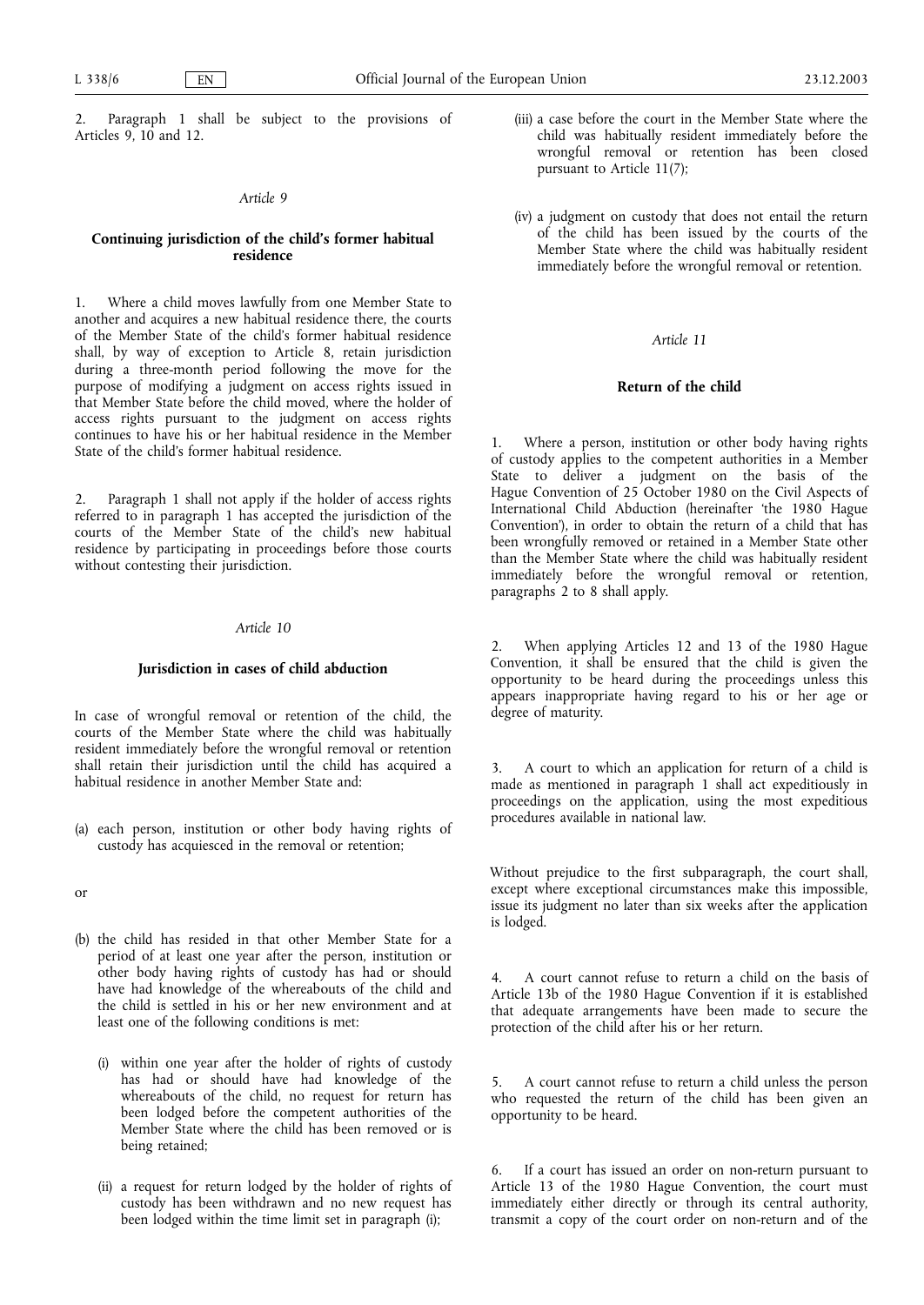relevant documents, in particular a transcript of the hearings before the court, to the court with jurisdiction or central authority in the Member State where the child was habitually resident immediately before the wrongful removal or retention, as determined by national law. The court shall receive all the mentioned documents within one month of the date of the non-return order.

7. Unless the courts in the Member State where the child was habitually resident immediately before the wrongful removal or retention have already been seised by one of the parties, the court or central authority that receives the information mentioned in paragraph 6 must notify it to the parties and invite them to make submissions to the court, in accordance with national law, within three months of the date of notification so that the court can examine the question of custody of the child.

Without prejudice to the rules on jurisdiction contained in this Regulation, the court shall close the case if no submissions have been received by the court within the time limit.

8. Notwithstanding a judgment of non-return pursuant to Article 13 of the 1980 Hague Convention, any subsequent judgment which requires the return of the child issued by a court having jurisdiction under this Regulation shall be enforceable in accordance with Section 4 of Chapter III below in order to secure the return of the child.

## *Article 12*

## **Prorogation of jurisdiction**

1. The courts of a Member State exercising jurisdiction by virtue of Article 3 on an application for divorce, legal separation or marriage annulment shall have jurisdiction in any matter relating to parental responsibility connected with that application where:

(a) at least one of the spouses has parental responsibility in relation to the child;

and

(b) the jurisdiction of the courts has been accepted expressly or otherwise in an unequivocal manner by the spouses and by the holders of parental responsibility, at the time the court is seised, and is in the superior interests of the child.

2. The jurisdiction conferred in paragraph 1 shall cease as soon as:

(a) the judgment allowing or refusing the application for divorce, legal separation or marriage annulment has become final;

- (b) in those cases where proceedings in relation to parental responsibility are still pending on the date referred to in (a), a judgment in these proceedings has become final;
- (c) the proceedings referred to in (a) and (b) have come to an end for another reason.

3. The courts of a Member State shall also have jurisdiction in relation to parental responsibility in proceedings other than those referred to in paragraph 1 where:

(a) the child has a substantial connection with that Member State, in particular by virtue of the fact that one of the holders of parental responsibility is habitually resident in that Member State or that the child is a national of that Member State;

and

(b) the jurisdiction of the courts has been accepted expressly or otherwise in an unequivocal manner by all the parties to the proceedings at the time the court is seised and is in the best interests of the child.

4. Where the child has his or her habitual residence in the territory of a third State which is not a contracting party to the Hague Convention of 19 October 1996 on jurisdiction, applicable law, recognition, enforcement and cooperation in respect of parental responsibility and measures for the protection of children, jurisdiction under this Article shall be deemed to be in the child's interest, in particular if it is found impossible to hold proceedings in the third State in question.

## *Article 13*

#### **Jurisdiction based on the child's presence**

1. Where a child's habitual residence cannot be established and jurisdiction cannot be determined on the basis of Article 12, the courts of the Member State where the child is present shall have jurisdiction.

2. Paragraph 1 shall also apply to refugee children or children internationally displaced because of disturbances occurring in their country.

## *Article 14*

#### **Residual jurisdiction**

Where no court of a Member State has jurisdiction pursuant to Articles 8 to 13, jurisdiction shall be determined, in each Member State, by the laws of that State.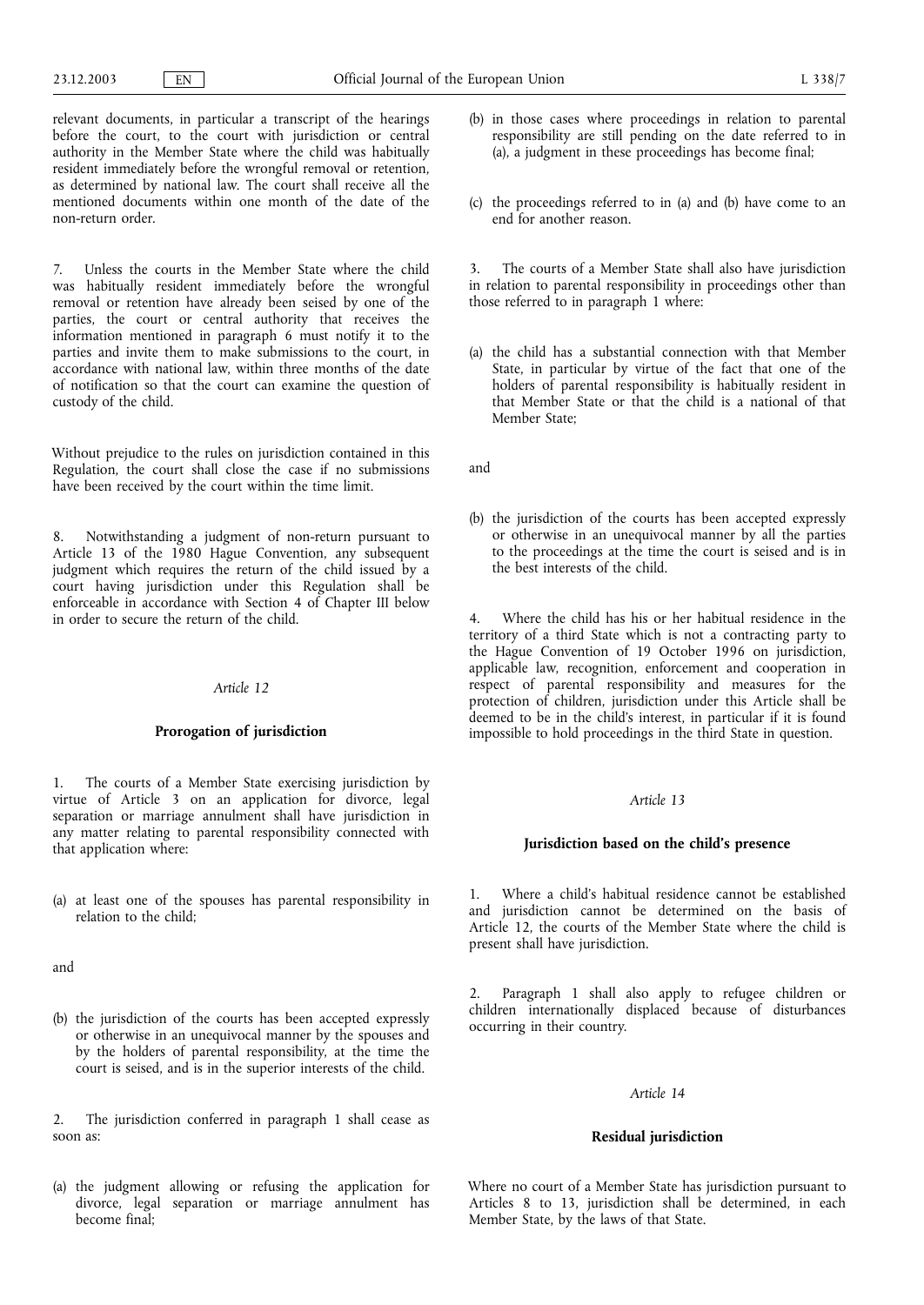## **Transfer to a court better placed to hear the case**

By way of exception, the courts of a Member State having jurisdiction as to the substance of the matter may, if they consider that a court of another Member State, with which the child has a particular connection, would be better placed to hear the case, or a specific part thereof, and where this is in the best interests of the child:

- (a) stay the case or the part thereof in question and invite the parties to introduce a request before the court of that other Member State in accordance with paragraph 4; or
- (b) request a court of another Member State to assume jurisdiction in accordance with paragraph 5.
- 2. Paragraph 1 shall apply:
- (a) upon application from a party; or
- (b) of the court's own motion; or
- (c) upon application from a court of another Member State with which the child has a particular connection, in accordance with paragraph 3.

A transfer made of the court's own motion or by application of a court of another Member State must be accepted by at least one of the parties.

3. The child shall be considered to have a particular connection to a Member State as mentioned in paragraph 1, if that Member State:

- (a) has become the habitual residence of the child after the court referred to in paragraph 1 was seised; or
- (b) is the former habitual residence of the child; or
- (c) is the place of the child's nationality; or
- (d) is the habitual residence of a holder of parental responsibility; or
- (e) is the place where property of the child is located and the case concerns measures for the protection of the child relating to the administration, conservation or disposal of this property.

4. The court of the Member State having jurisdiction as to the substance of the matter shall set a time limit by which the courts of that other Member State shall be seised in accordance with paragraph 1.

If the courts are not seised by that time, the court which has been seised shall continue to exercise jurisdiction in accordance with Articles 8 to 14.

5. The courts of that other Member State may, where due to the specific circumstances of the case, this is in the best interests of the child, accept jurisdiction within six weeks of their seisure in accordance with paragraph 1(a) or 1(b). In this case, the court first seised shall decline jurisdiction. Otherwise, the court first seised shall continue to exercise jurisdiction in accordance with Articles 8 to 14.

6. The courts shall cooperate for the purposes of this Article, either directly or through the central authorities designated pursuant to Article 53.

*SECTION 3*

*Common provisions*

#### *Article 16*

## **Seising of a Court**

- 1. A court shall be deemed to be seised:
- (a) at the time when the document instituting the proceedings or an equivalent document is lodged with the court, provided that the applicant has not subsequently failed to take the steps he was required to take to have service effected on the respondent;
- or
- (b) if the document has to be served before being lodged with the court, at the time when it is received by the authority responsible for service, provided that the applicant has not subsequently failed to take the steps he was required to take to have the document lodged with the court.

## *Article 17*

#### **Examination as to jurisdiction**

Where a court of a Member State is seised of a case over which it has no jurisdiction under this Regulation and over which a court of another Member State has jurisdiction by virtue of this Regulation, it shall declare of its own motion that it has no jurisdiction.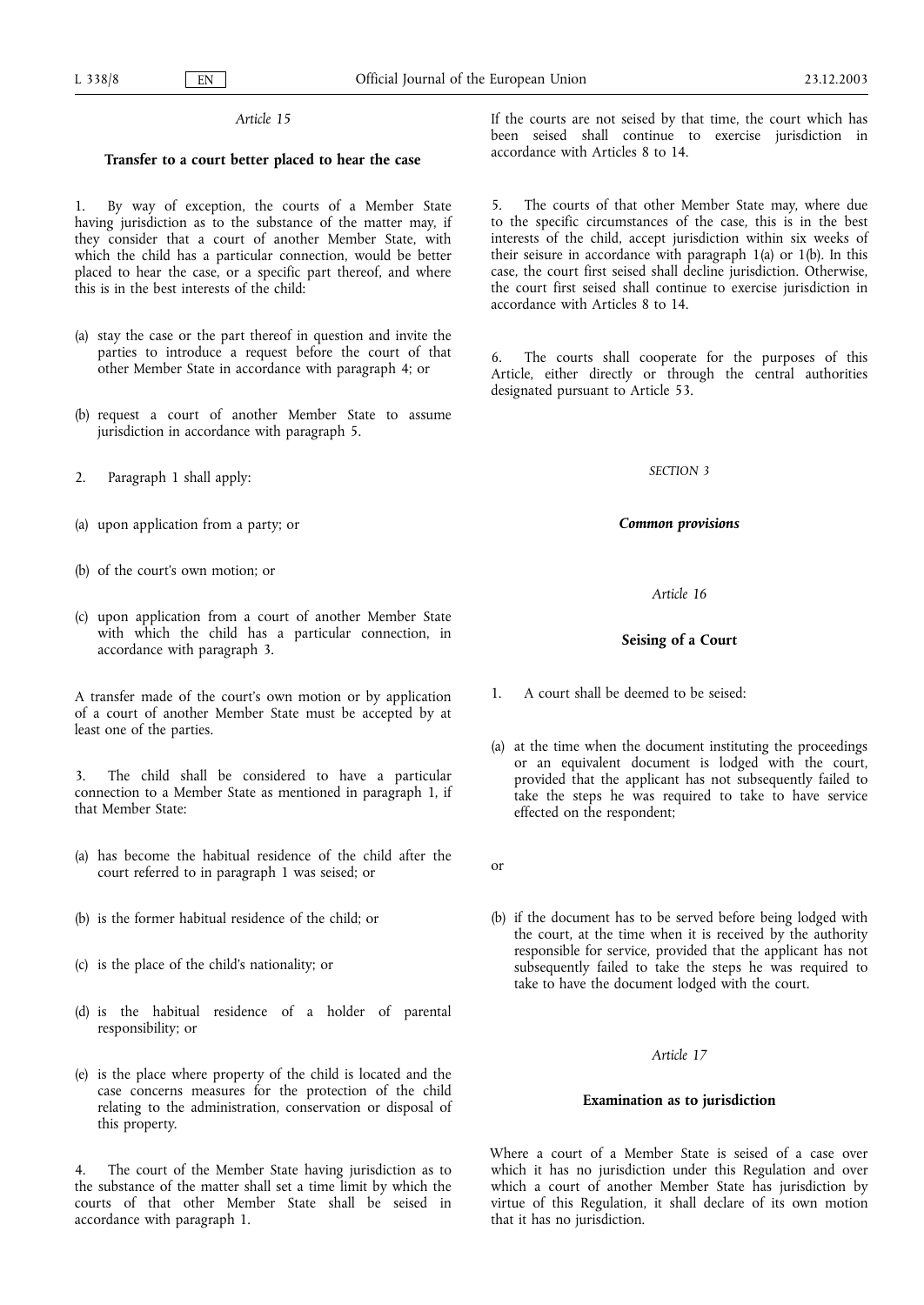#### **Examination as to admissibility**

1. Where a respondent habitually resident in a State other than the Member State where the action was brought does not enter an appearance, the court with jurisdiction shall stay the proceedings so long as it is not shown that the respondent has been able to receive the document instituting the proceedings or an equivalent document in sufficient time to enable him to arrange for his defence, or that all necessary steps have been taken to this end.

2. Article 19 of Regulation (EC) No 1348/2000 shall apply instead of the provisions of paragraph 1 of this Article if the document instituting the proceedings or an equivalent document had to be transmitted from one Member State to another pursuant to that Regulation.

3. Where the provisions of Regulation (EC) No 1348/2000 are not applicable, Article 15 of the Hague Convention of 15 November 1965 on the service abroad of judicial and extrajudicial documents in civil or commercial matters shall apply if the document instituting the proceedings or an equivalent document had to be transmitted abroad pursuant to that Convention.

#### *Article 19*

#### *Lis pendens* **and dependent actions**

1. Where proceedings relating to divorce, legal separation or marriage annulment between the same parties are brought before courts of different Member States, the court second seised shall of its own motion stay its proceedings until such time as the jurisdiction of the court first seised is established.

2. Where proceedings relating to parental responsibility relating to the same child and involving the same cause of action are brought before courts of different Member States, the court second seised shall of its own motion stay its proceedings until such time as the jurisdiction of the court first seised is established.

3. Where the jurisdiction of the court first seised is established, the court second seised shall decline jurisdiction in favour of that court.

In that case, the party who brought the relevant action before the court second seised may bring that action before the court first seised.

## *Article 20*

## **Provisional, including protective, measures**

1. In urgent cases, the provisions of this Regulation shall not prevent the courts of a Member State from taking such provisional, including protective, measures in respect of

persons or assets in that State as may be available under the law of that Member State, even if, under this Regulation, the court of another Member State has jurisdiction as to the substance of the matter.

2. The measures referred to in paragraph 1 shall cease to apply when the court of the Member State having jurisdiction under this Regulation as to the substance of the matter has taken the measures it considers appropriate.

#### CHAPTER III

#### **RECOGNITION AND ENFORCEMENT**

*SECTION 1*

*Recognition*

*Article 21*

## **Recognition of a judgment**

1. A judgment given in a Member State shall be recognised in the other Member States without any special procedure being required.

2. In particular, and without prejudice to paragraph 3, no special procedure shall be required for updating the civil-status records of a Member State on the basis of a judgment relating to divorce, legal separation or marriage annulment given in another Member State, and against which no further appeal lies under the law of that Member State.

3. Without prejudice to Section 4 of this Chapter, any interested party may, in accordance with the procedures provided for in Section 2 of this Chapter, apply for a decision that the judgment be or not be recognised.

The local jurisdiction of the court appearing in the list notified by each Member State to the Commission pursuant to Article 68 shall be determined by the internal law of the Member State in which proceedings for recognition or non-recognition are brought.

4. Where the recognition of a judgment is raised as an incidental question in a court of a Member State, that court may determine that issue.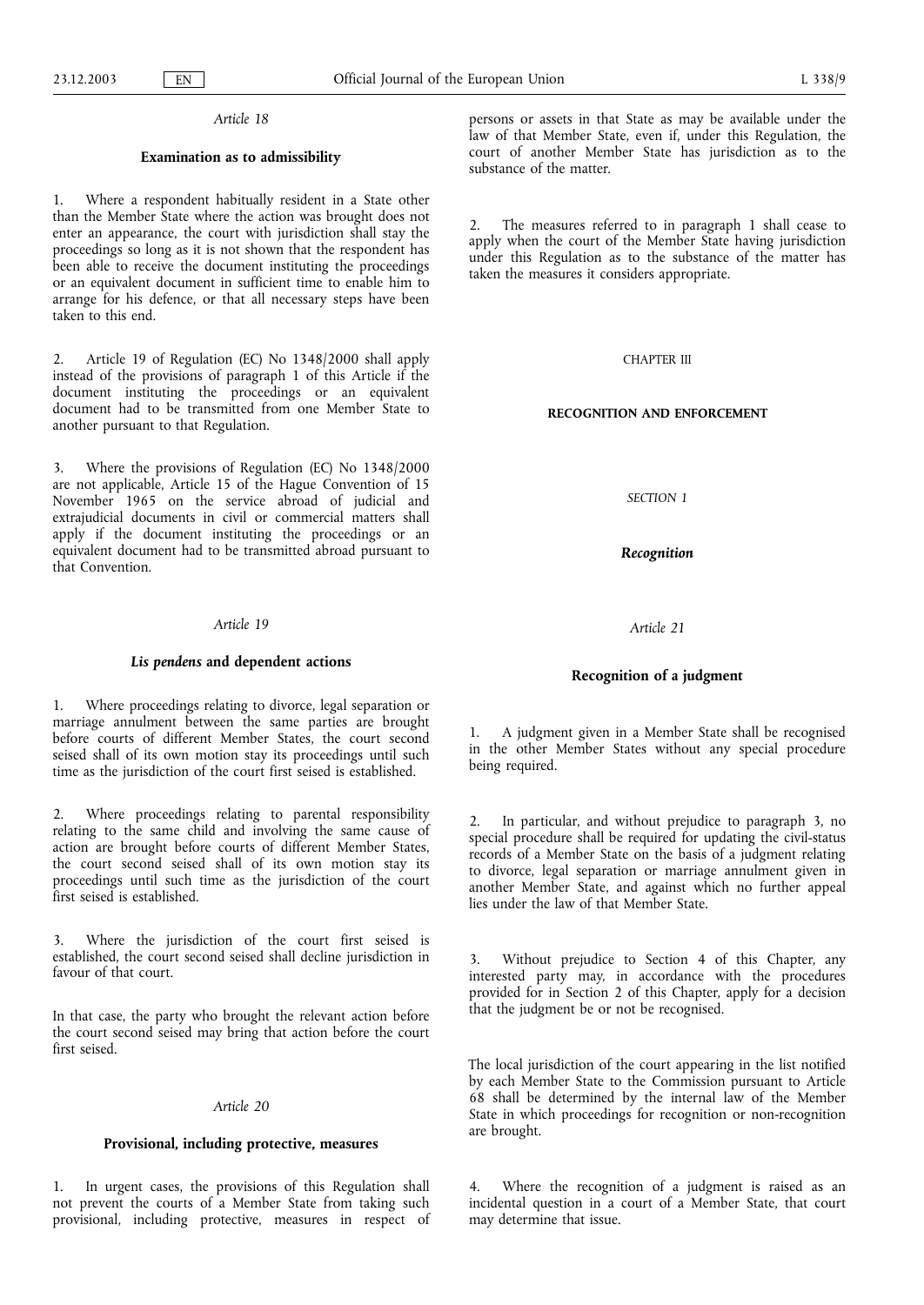## **Grounds of non-recognition for judgments relating to divorce, legal separation or marriage annulment**

A judgment relating to a divorce, legal separation or marriage annulment shall not be recognised:

- (a) if such recognition is manifestly contrary to the public policy of the Member State in which recognition is sought;
- (b) where it was given in default of appearance, if the respondent was not served with the document which instituted the proceedings or with an equivalent document in sufficient time and in such a way as to enable the respondent to arrange for his or her defence unless it is determined that the respondent has accepted the judgment unequivocally;
- (c) if it is irreconcilable with a judgment given in proceedings between the same parties in the Member State in which recognition is sought; or
- (d) if it is irreconcilable with an earlier judgment given in another Member State or in a non-Member State between the same parties, provided that the earlier judgment fulfils the conditions necessary for its recognition in the Member State in which recognition is sought.

#### *Article 23*

## **Grounds of non-recognition for judgments relating to parental responsibility**

A judgment relating to parental responsibility shall not be recognised:

- (a) if such recognition is manifestly contrary to the public policy of the Member State in which recognition is sought taking into account the best interests of the child;
- (b) if it was given, except in case of urgency, without the child having been given an opportunity to be heard, in violation of fundamental principles of procedure of the Member State in which recognition is sought;
- (c) where it was given in default of appearance if the person in default was not served with the document which instituted the proceedings or with an equivalent document in sufficient time and in such a way as to enable that person to arrange for his or her defence unless it is determined that such person has accepted the judgment unequivocally;
- (d) on the request of any person claiming that the judgment infringes his or her parental responsibility, if it was given without such person having been given an opportunity to be heard;
- (e) if it is irreconcilable with a later judgment relating to parental responsibility given in the Member State in which recognition is sought;
- (f) if it is irreconcilable with a later judgment relating to parental responsibility given in another Member State or in the non-Member State of the habitual residence of the child provided that the later judgment fulfils the conditions necessary for its recognition in the Member State in which recognition is sought.

or

(g) if the procedure laid down in Article 56 has not been complied with.

## *Article 24*

## **Prohibition of review of jurisdiction of the court of origin**

The jurisdiction of the court of the Member State of origin may not be reviewed. The test of public policy referred to in Articles 22(a) and 23(a) may not be applied to the rules relating to jurisdiction set out in Articles 3 to 14.

#### *Article 25*

### **Differences in applicable law**

The recognition of a judgment may not be refused because the law of the Member State in which such recognition is sought would not allow divorce, legal separation or marriage annulment on the same facts.

#### *Article 26*

#### **Non-review as to substance**

Under no circumstances may a judgment be reviewed as to its substance.

#### *Article 27*

## **Stay of proceedings**

1. A court of a Member State in which recognition is sought of a judgment given in another Member State may stay the proceedings if an ordinary appeal against the judgment has been lodged.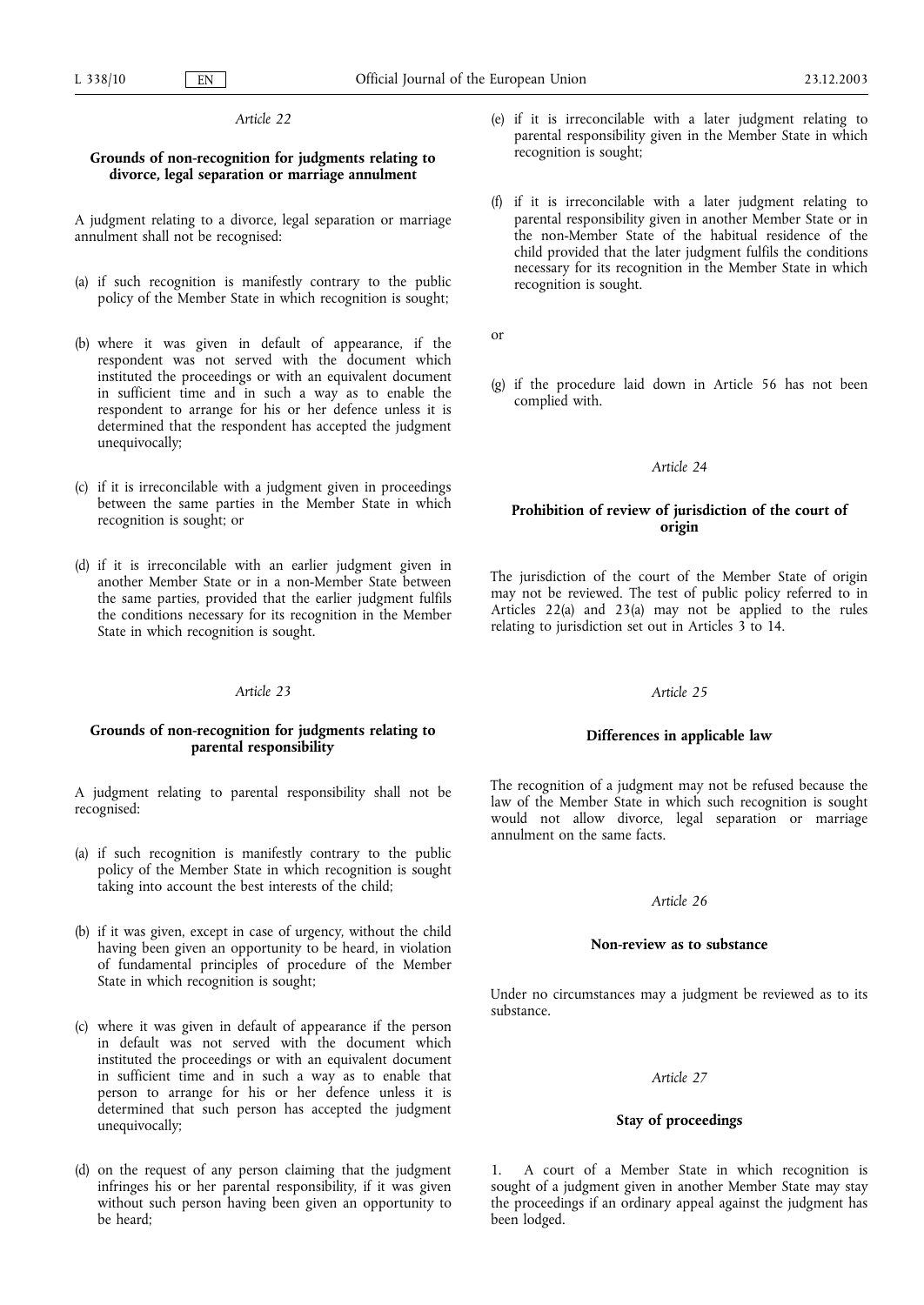2. A court of a Member State in which recognition is sought of a judgment given in Ireland or the United Kingdom may stay the proceedings if enforcement is suspended in the Member State of origin by reason of an appeal.

## *SECTION 2*

#### *Application for a declaration of enforceability*

#### *Article 28*

## **Enforceable judgments**

1. A judgment on the exercise of parental responsibility in respect of a child given in a Member State which is enforceable in that Member State and has been served shall be enforced in another Member State when, on the application of any interested party, it has been declared enforceable there.

2. However, in the United Kingdom, such a judgment shall be enforced in England and Wales, in Scotland or in Northern Ireland only when, on the application of any interested party, it has been registered for enforcement in that part of the United Kingdom.

#### *Article 29*

#### **Jurisdiction of local courts**

An application for a declaration of enforceability shall be submitted to the court appearing in the list notified by each Member State to the Commission pursuant to Article 68.

2. The local jurisdiction shall be determined by reference to the place of habitual residence of the person against whom enforcement is sought or by reference to the habitual residence of any child to whom the application relates.

Where neither of the places referred to in the first subparagraph can be found in the Member State of enforcement, the local jurisdiction shall be determined by reference to the place of enforcement.

#### *Article 30*

#### **Procedure**

1. The procedure for making the application shall be governed by the law of the Member State of enforcement.

2. The applicant must give an address for service within the area of jurisdiction of the court applied to. However, if the law of the Member State of enforcement does not provide for the furnishing of such an address, the applicant shall appoint a representative *ad litem*.

3. The documents referred to in Articles 37 and 39 shall be attached to the application.

### *Article 31*

## **Decision of the court**

1. The court applied to shall give its decision without delay. Neither the person against whom enforcement is sought, nor the child shall, at this stage of the proceedings, be entitled to make any submissions on the application.

2. The application may be refused only for one of the reasons specified in Articles 22, 23 and 24.

3. Under no circumstances may a judgment be reviewed as to its substance.

#### *Article 32*

## **Notice of the decision**

The appropriate officer of the court shall without delay bring to the notice of the applicant the decision given on the application in accordance with the procedure laid down by the law of the Member State of enforcement.

#### *Article 33*

#### **Appeal against the decision**

1. The decision on the application for a declaration of enforceability may be appealed against by either party.

2. The appeal shall be lodged with the court appearing in the list notified by each Member State to the Commission pursuant to Article 68.

3. The appeal shall be dealt with in accordance with the rules governing procedure in contradictory matters.

4. If the appeal is brought by the applicant for a declaration of enforceability, the party against whom enforcement is sought shall be summoned to appear before the appellate court. If such person fails to appear, the provisions of Article 18 shall apply.

5. An appeal against a declaration of enforceability must be lodged within one month of service thereof. If the party against whom enforcement is sought is habitually resident in a Member State other than that in which the declaration of enforceability was given, the time for appealing shall be two months and shall run from the date of service, either on him or at his residence. No extension of time may be granted on account of distance.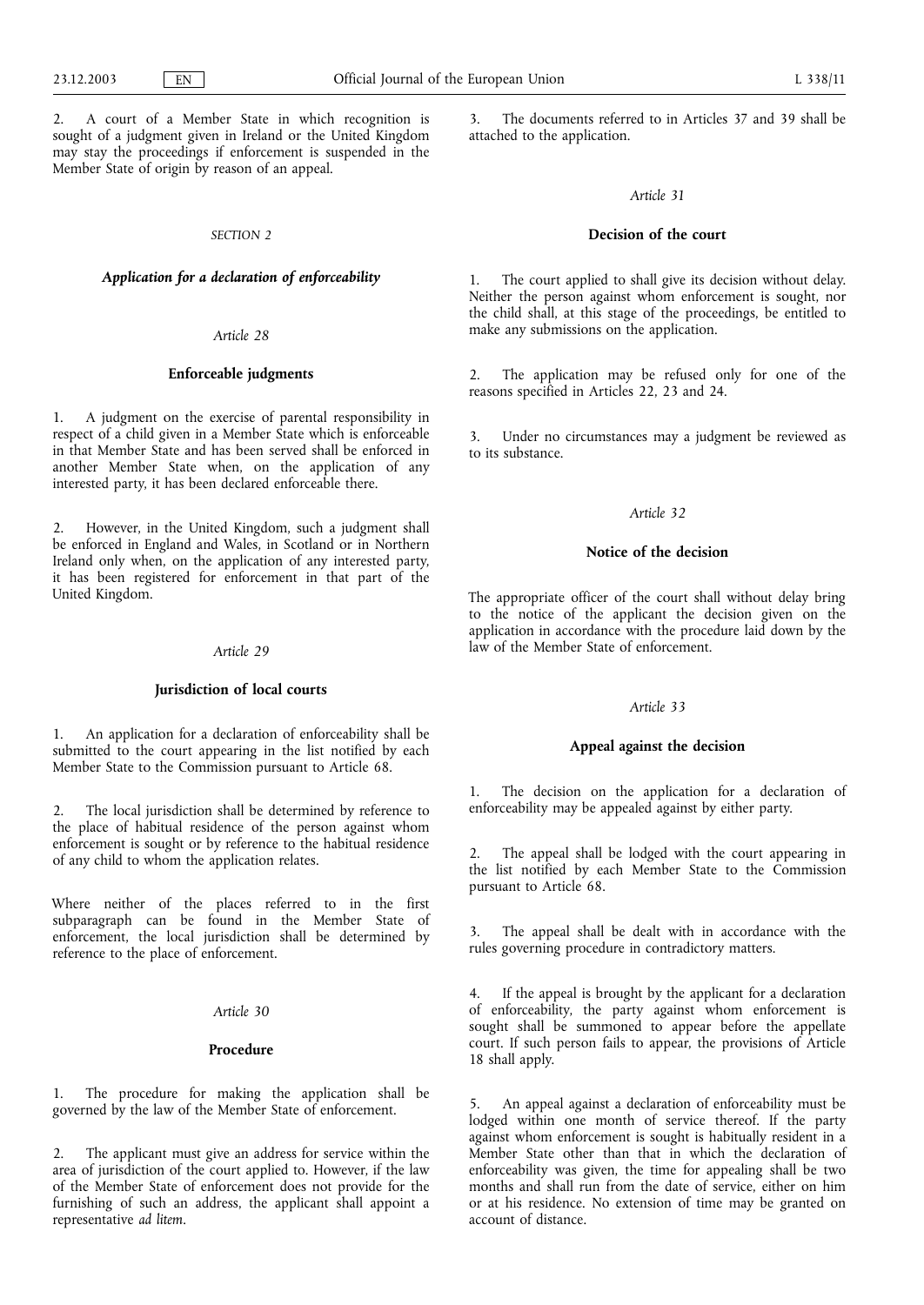## **Courts of appeal and means of contest**

The judgment given on appeal may be contested only by the proceedings referred to in the list notified by each Member State to the Commission pursuant to Article 68.

## *Article 35*

## **Stay of proceedings**

The court with which the appeal is lodged under Articles 33 or 34 may, on the application of the party against whom enforcement is sought, stay the proceedings if an ordinary appeal has been lodged in the Member State of origin, or if the time for such appeal has not yet expired. In the latter case, the court may specify the time within which an appeal is to be lodged.

2. Where the judgment was given in Ireland or the United Kingdom, any form of appeal available in the Member State of origin shall be treated as an ordinary appeal for the purposes of paragraph 1.

#### *Article 36*

## **Partial enforcement**

1. Where a judgment has been given in respect of several matters and enforcement cannot be authorised for all of them, the court shall authorise enforcement for one or more of them.

2. An applicant may request partial enforcement of a judgment.

#### *SECTION 3*

#### *Provisions common to Sections 1 and 2*

## *Article 37*

#### **Documents**

1. A party seeking or contesting recognition or applying for a declaration of enforceability shall produce:

(a) a copy of the judgment which satisfies the conditions necessary to establish its authenticity;

and

(b) the certificate referred to in Article 39.

In addition, in the case of a judgment given in default, the party seeking recognition or applying for a declaration of enforceability shall produce:

- (a) the original or certified true copy of the document which establishes that the defaulting party was served with the document instituting the proceedings or with an equivalent document;
- or
- (b) any document indicating that the defendant has accepted the judgment unequivocally.

#### *Article 38*

## **Absence of documents**

1. If the documents specified in Article 37(1)(b) or (2) are not produced, the court may specify a time for their production, accept equivalent documents or, if it considers that it has sufficient information before it, dispense with their production.

2. If the court so requires, a translation of such documents shall be furnished. The translation shall be certified by a person qualified to do so in one of the Member States.

#### *Article 39*

## **Certificate concerning judgments in matrimonial matters and certificate concerning judgments on parental responsibility**

The competent court or authority of a Member State of origin shall, at the request of any interested party, issue a certificate using the standard form set out in Annex I (judgments in matrimonial matters) or in Annex II (judgments on parental responsibility).

#### *SECTION 4*

## *Enforceability of certain judgments concerning rights of access and of certain judgments which require the return of the child*

*Article 40*

#### **Scope**

- 1. This Section shall apply to:
- (a) rights of access;

and

(b) the return of a child entailed by a judgment given pursuant to Article 11(8).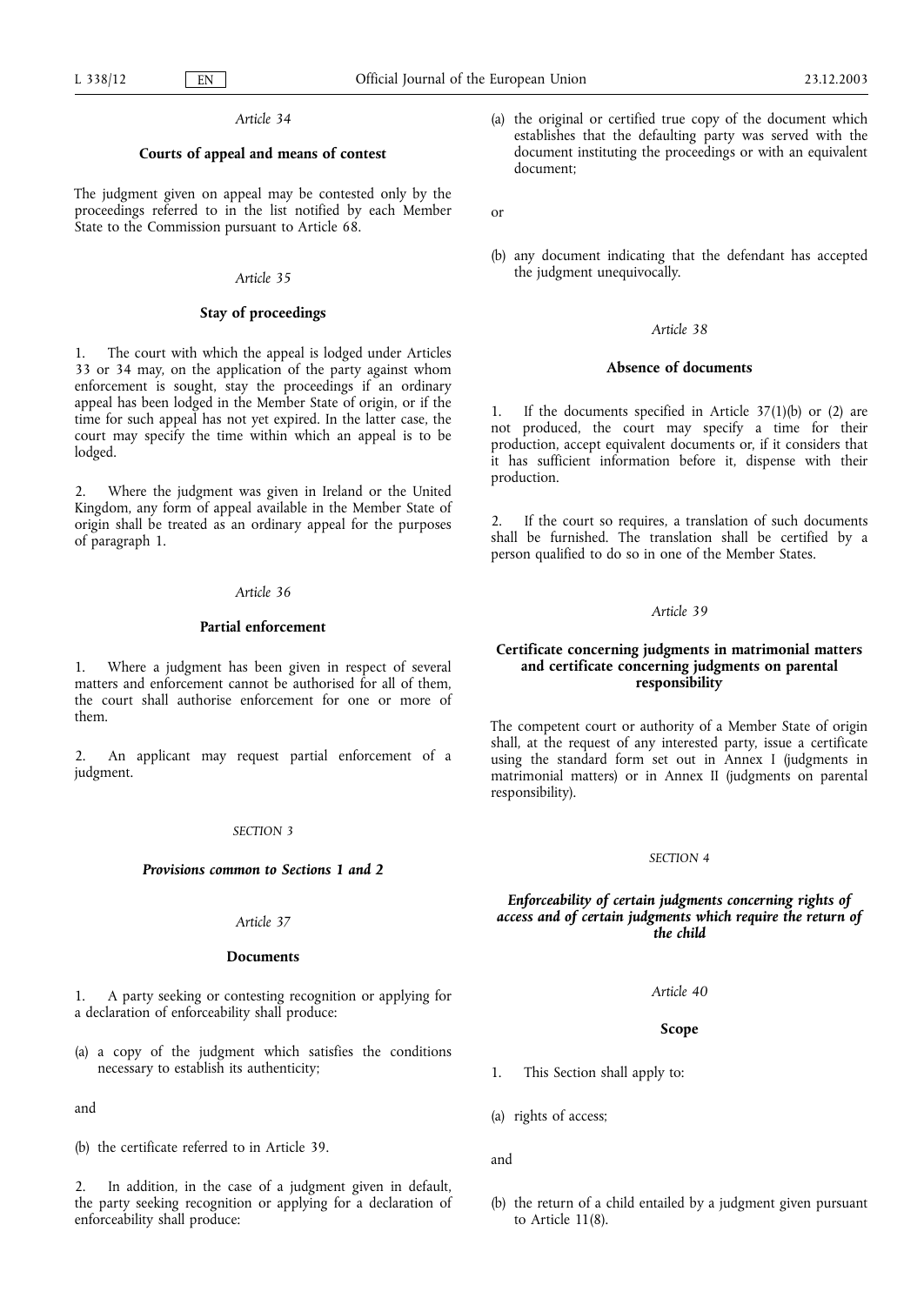2. The provisions of this Section shall not prevent a holder of parental responsibility from seeking recognition and enforcement of a judgment in accordance with the provisions in Sections 1 and 2 of this Chapter.

#### *Article 41*

## **Rights of access**

1. The rights of access referred to in Article 40(1)(a) granted in an enforceable judgment given in a Member State shall be recognised and enforceable in another Member State without the need for a declaration of enforceability and without any possibility of opposing its recognition if the judgment has been certified in the Member State of origin in accordance with paragraph 2.

Even if national law does not provide for enforceability by operation of law of a judgment granting access rights, the court of origin may declare that the judgment shall be enforceable, notwithstanding any appeal.

2. The judge of origin shall issue the certificate referred to in paragraph 1 using the standard form in Annex III (certificate concerning rights of access) only if:

- (a) where the judgment was given in default, the person defaulting was served with the document which instituted the proceedings or with an equivalent document in sufficient time and in such a way as to enable that person to arrange for his or her defense, or, the person has been served with the document but not in compliance with these conditions, it is nevertheless established that he or she accepted the decision unequivocally;
- (b) all parties concerned were given an opportunity to be heard;

and

(c) the child was given an opportunity to be heard, unless a hearing was considered inappropriate having regard to his or her age or degree of maturity.

The certificate shall be completed in the language of the judgment.

3. Where the rights of access involve a cross-border situation at the time of the delivery of the judgment, the certificate shall be issued ex officio when the judgment becomes enforceable, even if only provisionally. If the situation subsequently acquires a cross-border character, the certificate shall be issued at the request of one of the parties.

*Article 42*

# **Return of the child**

1. The return of a child referred to in Article 40(1)(b) entailed by an enforceable judgment given in a Member State shall be recognised and enforceable in another Member State without the need for a declaration of enforceability and without any possibility of opposing its recognition if the judgment has been certified in the Member State of origin in accordance with paragraph 2.

Even if national law does not provide for enforceability by operation of law, notwithstanding any appeal, of a judgment requiring the return of the child mentioned in Article 11(b)(8), the court of origin may declare the judgment enforceable.

2. The judge of origin who delivered the judgment referred to in Article 40(1)(b) shall issue the certificate referred to in paragraph 1 only if:

- (a) the child was given an opportunity to be heard, unless a hearing was considered inappropriate having regard to his or her age or degree of maturity;
- (b) the parties were given an opportunity to be heard; and
- (c) the court has taken into account in issuing its judgment the reasons for and evidence underlying the order issued pursuant to Article 13 of the 1980 Hague Convention.

In the event that the court or any other authority takes measures to ensure the protection of the child after its return to the State of habitual residence, the certificate shall contain details of such measures.

The judge of origin shall of his or her own motion issue that certificate using the standard form in Annex IV (certificate concerning return of the child(ren)).

The certificate shall be completed in the language of the judgment.

#### *Article 43*

## **Rectification of the certificate**

1. The law of the Member State of origin shall be applicable to any rectification of the certificate.

2. No appeal shall lie against the issuing of a certificate pursuant to Articles 41(1) or 42(1).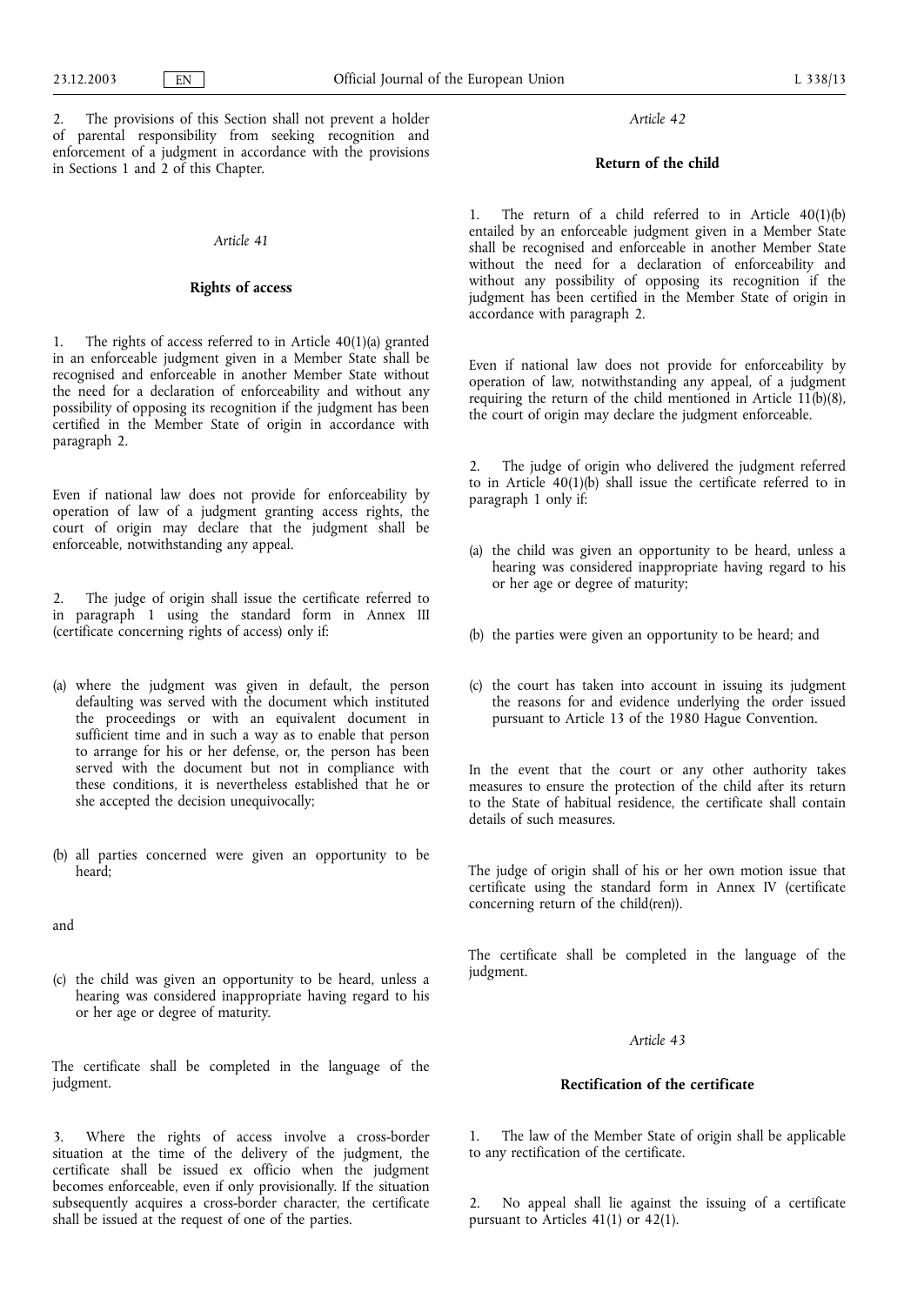## **Effects of the certificate**

The certificate shall take effect only within the limits of the enforceability of the judgment.

## *Article 45*

#### **Documents**

1. A party seeking enforcement of a judgment shall produce:

(a) a copy of the judgment which satisfies the conditions necessary to establish its authenticity;

and

- (b) the certificate referred to in Article 41(1) or Article 42(1).
- 2. For the purposes of this Article,
- the certificate referred to in Article 41(1) shall be accompanied by a translation of point 12 relating to the arrangements for exercising right of access,
- the certificate referred to in Article 42(1) shall be accompanied by a translation of its point 14 relating to the arrangements for implementing the measures taken to ensure the child's return.

The translation shall be into the official language or one of the official languages of the Member State of enforcement or any other language that the Member State of enforcement expressly accepts. The translation shall be certified by a person qualified to do so in one of the Member States.

#### *SECTION 5*

#### *Authentic instruments and agreements*

#### *Article 46*

Documents which have been formally drawn up or registered as authentic instruments and are enforceable in one Member State and also agreements between the parties that are enforceable in the Member State in which they were concluded shall be recognised and declared enforceable under the same conditions as judgments.

## *SECTION 6*

#### *Other provisions*

#### *Article 47*

## **Enforcement procedure**

1. The enforcement procedure is governed by the law of the Member State of enforcement.

Any judgment delivered by a court of another Member State and declared to be enforceable in accordance with Section 2 or certified in accordance with Article 41(1) or Article 42(1) shall be enforced in the Member State of enforcement in the same conditions as if it had been delivered in that Member State.

In particular, a judgment which has been certified according to Article 41(1) or Article 42(1) cannot be enforced if it is irreconcilable with a subsequent enforceable judgment.

#### *Article 48*

# **Practical arrangements for the exercise of rights of access**

The courts of the Member State of enforcement may make practical arrangements for organising the exercise of rights of access, if the necessary arrangements have not or have not sufficiently been made in the judgment delivered by the courts of the Member State having jurisdiction as to the substance of the matter and provided the essential elements of this judgment are respected.

2. The practical arrangements made pursuant to paragraph 1 shall cease to apply pursuant to a later judgment by the courts of the Member State having jurisdiction as to the substance of the matter.

#### *Article 49*

#### **Costs**

The provisions of this Chapter, with the exception of Section 4, shall also apply to the determination of the amount of costs and expenses of proceedings under this Regulation and to the enforcement of any order concerning such costs and expenses.

## *Article 50*

#### **Legal aid**

An applicant who, in the Member State of origin, has benefited from complete or partial legal aid or exemption from costs or expenses shall be entitled, in the procedures provided for in Articles 21, 28, 41, 42 and 48 to benefit from the most favourable legal aid or the most extensive exemption from costs and expenses provided for by the law of the Member State of enforcement.

#### *Article 51*

#### **Security, bond or deposit**

No security, bond or deposit, however described, shall be required of a party who in one Member State applies for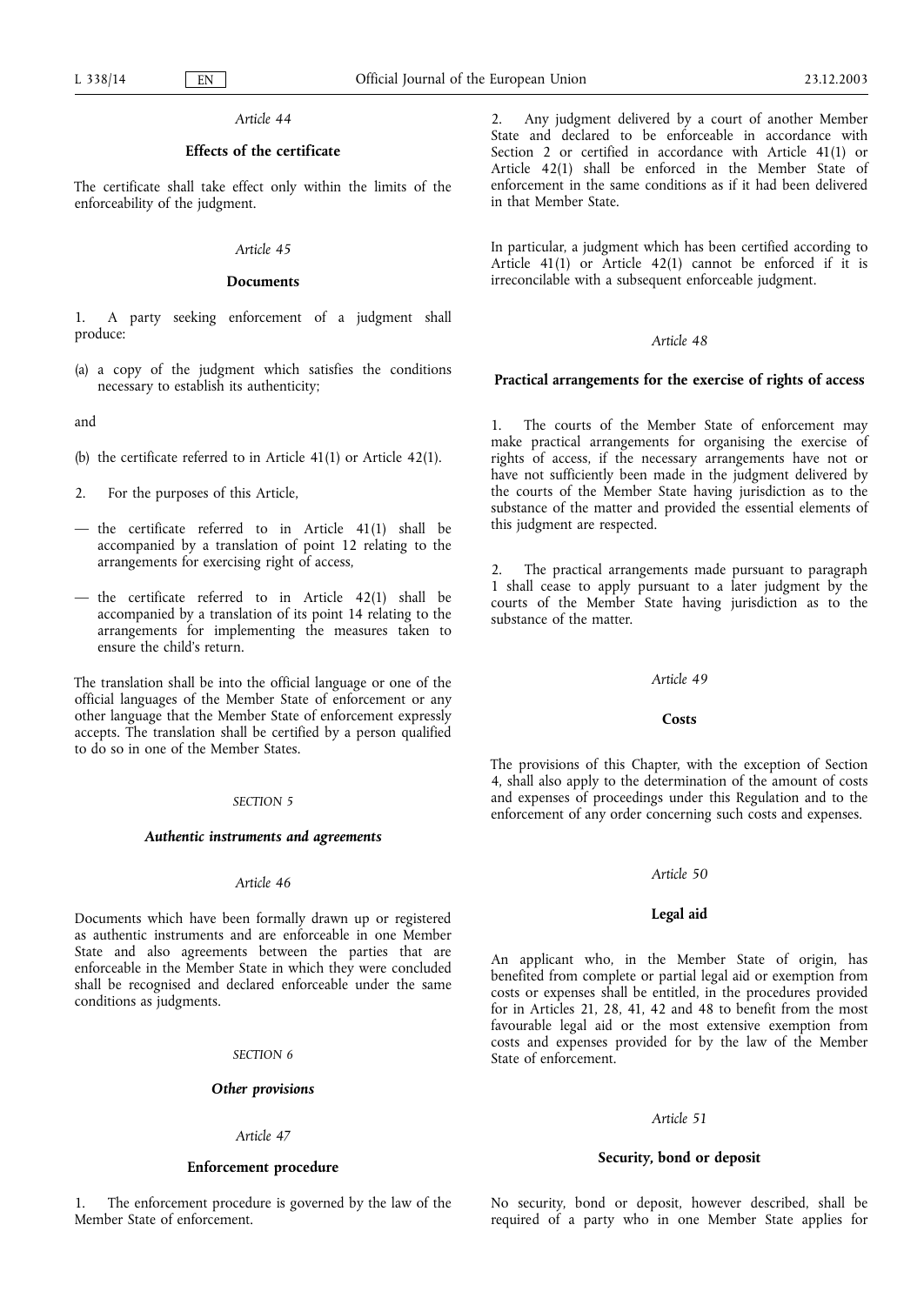enforcement of a judgment given in another Member State on the following grounds:

- (a) that he or she is not habitually resident in the Member State in which enforcement is sought; or
- (b) that he or she is either a foreign national or, where enforcement is sought in either the United Kingdom or Ireland, does not have his or her 'domicile' in either of those Member States.

## *Article 52*

#### **Legalisation or other similar formality**

No legalisation or other similar formality shall be required in respect of the documents referred to in Articles 37, 38 and 45 or in respect of a document appointing a representative ad litem.

#### CHAPTER IV

## **COOPERATION BETWEEN CENTRAL AUTHORITIES IN MATTERS OF PARENTAL RESPONSIBILITY**

#### *Article 53*

## **Designation**

Each Member State shall designate one or more central authorities to assist with the application of this Regulation and shall specify the geographical or functional jurisdiction of each. Where a Member State has designated more than one central authority, communications shall normally be sent direct to the relevant central authority with jurisdiction. Where a communication is sent to a central authority without jurisdiction, the latter shall be responsible for forwarding it to the central authority with jurisdiction and informing the sender accordingly.

## *Article 54*

## **General functions**

The central authorities shall communicate information on national laws and procedures and take measures to improve the application of this Regulation and strengthening their cooperation. For this purpose the European Judicial Network in civil and commercial matters created by Decision No 2001/470/EC shall be used.

#### *Article 55*

#### **Cooperation on cases specific to parental responsibility**

The central authorities shall, upon request from a central authority of another Member State or from a holder of parental responsibility, cooperate on specific cases to achieve the purposes of this Regulation. To this end, they shall, acting directly or through public authorities or other bodies, take all appropriate steps in accordance with the law of that Member State in matters of personal data protection to:

- (a) collect and exchange information:
	- (i) on the situation of the child;
	- (ii) on any procedures under way; or
	- (iii) on decisions taken concerning the child;
- (b) provide information and assistance to holders of parental responsibility seeking the recognition and enforcement of decisions on their territory, in particular concerning rights of access and the return of the child;
- (c) facilitate communications between courts, in particular for the application of Article 11(6) and (7) and Article 15;
- (d) provide such information and assistance as is needed by courts to apply Article 56; and
- (e) facilitate agreement between holders of parental responsibility through mediation or other means, and facilitate cross-border cooperation to this end.

## *Article 56*

## **Placement of a child in another Member State**

1. Where a court having jurisdiction under Articles 8 to 15 contemplates the placement of a child in institutional care or with a foster family and where such placement is to take place in another Member State, it shall first consult the central authority or other authority having jurisdiction in the latter State where public authority intervention in that Member State is required for domestic cases of child placement.

2. The judgment on placement referred to in paragraph 1 may be made in the requesting State only if the competent authority of the requested State has consented to the placement.

3. The procedures for consultation or consent referred to in paragraphs 1 and 2 shall be governed by the national law of the requested State.

Where the authority having jurisdiction under Articles 8 to 15 decides to place the child in a foster family, and where such placement is to take place in another Member State and where no public authority intervention is required in the latter Member State for domestic cases of child placement, it shall so inform the central authority or other authority having jurisdiction in the latter State.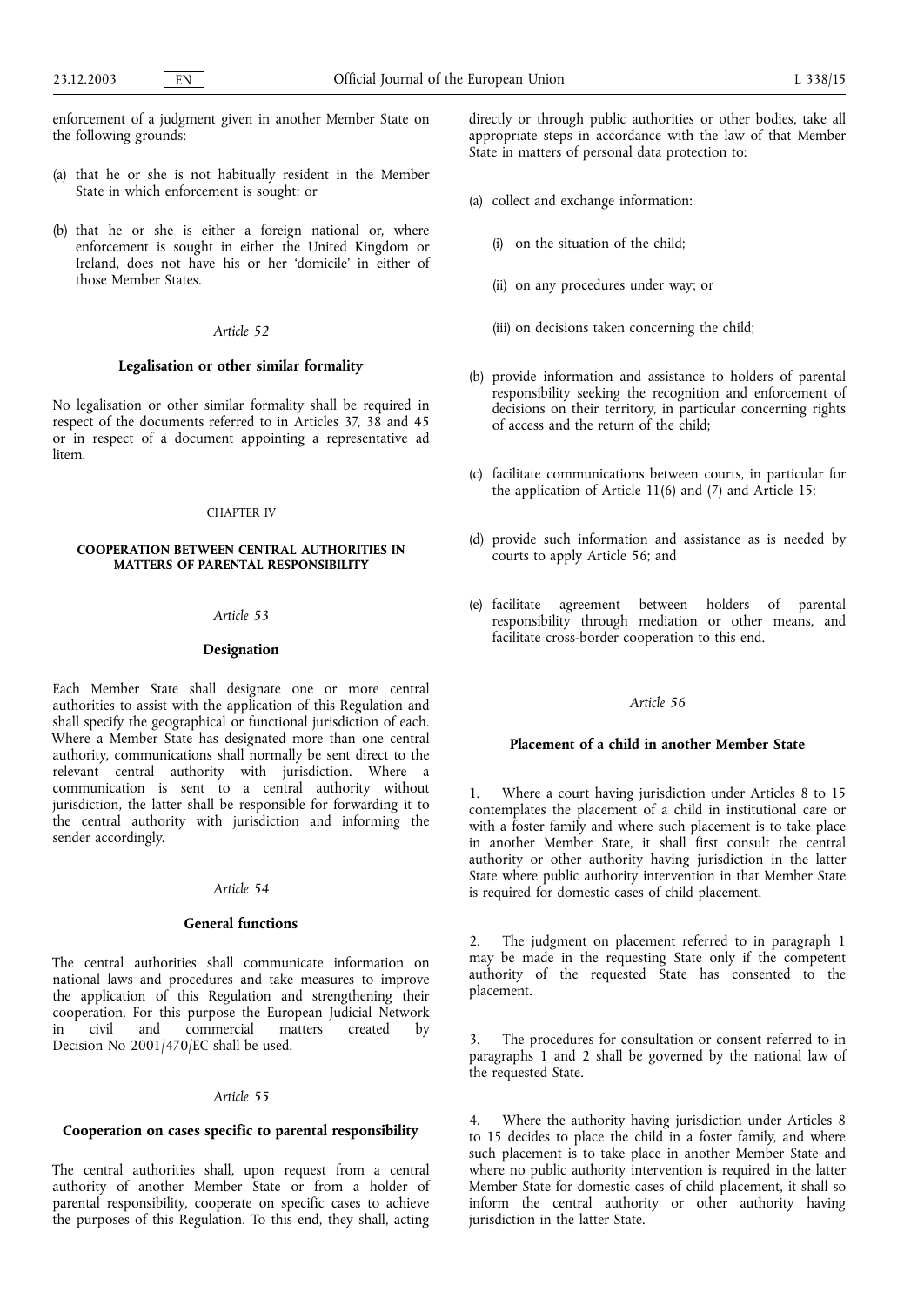## **Working method**

1. Any holder of parental responsibility may submit, to the central authority of the Member State of his or her habitual residence or to the central authority of the Member State where the child is habitually resident or present, a request for assistance as mentioned in Article 55. In general, the request shall include all available information of relevance to its enforcement. Where the request for assistance concerns the recognition or enforcement of a judgment on parental responsibility that falls within the scope of this Regulation, the holder of parental responsibility shall attach the relevant certificates provided for in Articles 39, 41(1) or 42(1).

2. Member States shall communicate to the Commission the official language or languages of the Community institutions other than their own in which communications to the central authorities can be accepted.

3. The assistance provided by the central authorities pursuant to Article 55 shall be free of charge.

4. Each central authority shall bear its own costs.

## *Article 58*

#### **Meetings**

1. In order to facilitate the application of this Regulation, central authorities shall meet regularly.

These meetings shall be convened in compliance with Decision No 2001/470/EC establishing a European Judicial Network in civil and commercial matters.

#### CHAPTER V

## **RELATIONS WITH OTHER INSTRUMENTS**

## *Article 59*

#### **Relation with other instruments**

1. Subject to the provisions of Articles 60, 63, 64 and paragraph 2 of this Article, this Regulation shall, for the Member States, supersede conventions existing at the time of entry into force of this Regulation which have been concluded between two or more Member States and relate to matters governed by this Regulation.

2. (a) Finland and Sweden shall have the option of declaring that the Convention of 6 February 1931 between Denmark, Finland, Iceland, Norway and Sweden comprising international private law provisions on marriage, adoption and guardianship, together with the Final Protocol thereto, will apply, in whole or in part, in their mutual relations, in place of the rules of this Regulation. Such declarations shall be annexed to this Regulation and published in the *Official Journal of the European Union*. They may be withdrawn, in whole or in part, at any moment by the said Member States.

- (b) The principle of non-discrimination on the grounds of nationality between citizens of the Union shall be respected.
- (c) The rules of jurisdiction in any future agreement to be concluded between the Member States referred to in subparagraph (a) which relate to matters governed by this Regulation shall be in line with those laid down in this Regulation.
- (d) Judgments handed down in any of the Nordic States which have made the declaration provided for in subparagraph (a) under a forum of jurisdiction corresponding to one of those laid down in Chapter II of this Regulation, shall be recognised and enforced in the other Member States under the rules laid down in Chapter III of this Regulation.
- 3. Member States shall send to the Commission:
- (a) a copy of the agreements and uniform laws implementing these agreements referred to in paragraph 2(a) and (c);
- (b) any denunciations of, or amendments to, those agreements or uniform laws.

#### *Article 60*

#### **Relations with certain multilateral conventions**

In relations between Member States, this Regulation shall take precedence over the following Conventions in so far as they concern matters governed by this Regulation:

- (a) the Hague Convention of 5 October 1961 concerning the Powers of Authorities and the Law Applicable in respect of the Protection of Minors;
- (b) the Luxembourg Convention of 8 September 1967 on the Recognition of Decisions Relating to the Validity of Marriages;
- (c) the Hague Convention of 1 June 1970 on the Recognition of Divorces and Legal Separations;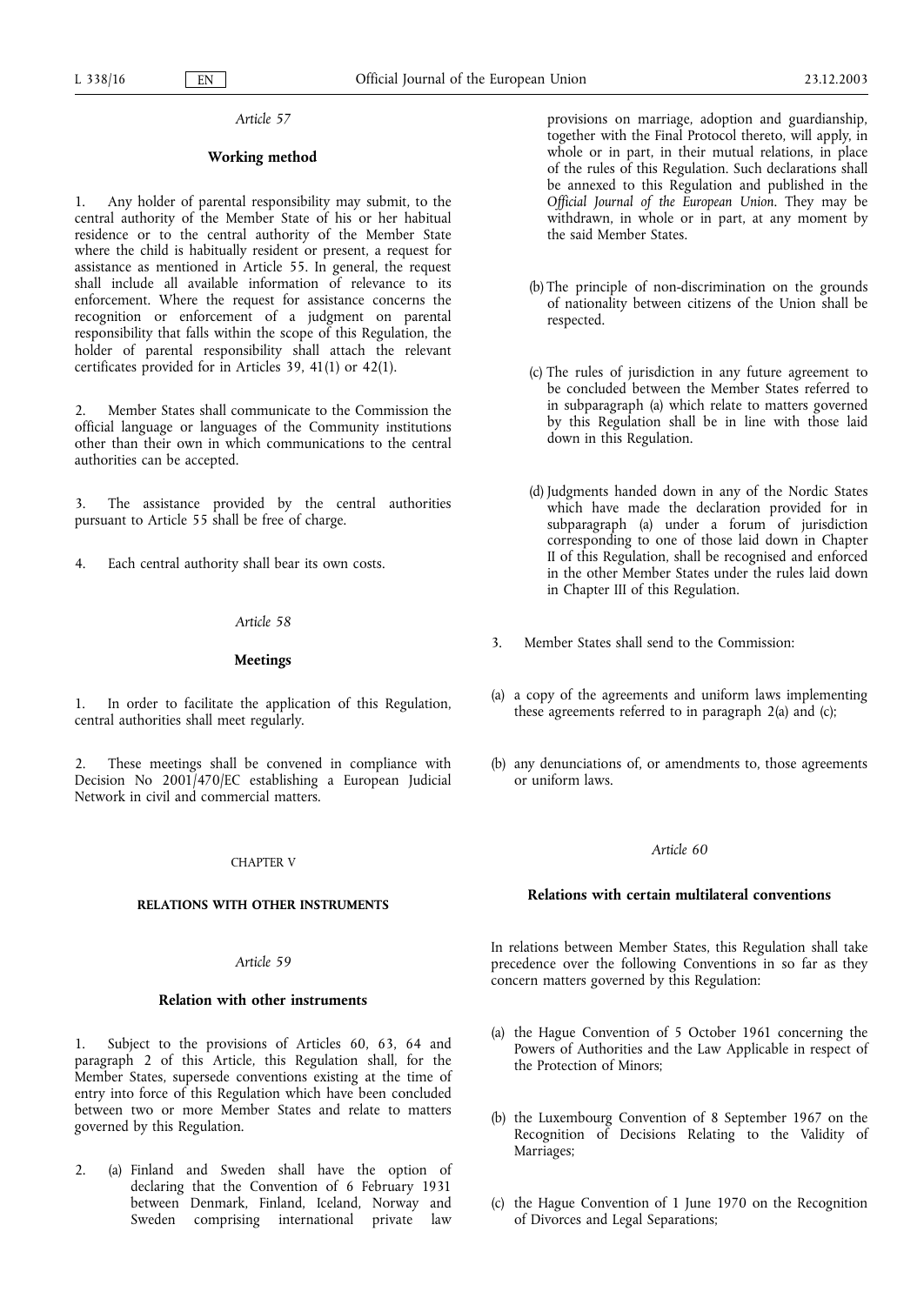(d) the European Convention of 20 May 1980 on Recognition and Enforcement of Decisions concerning Custody of Children and on Restoration of Custody of Children;

## and

(e) the Hague Convention of 25 October 1980 on the Civil Aspects of International Child Abduction.

#### *Article 61*

## **Relation with the Hague Convention of 19 October 1996 on Jurisdiction, Applicable law, Recognition, Enforcement and Cooperation in Respect of Parental Responsibility and Measures for the Protection of Children**

As concerns the relation with the Hague Convention of 19 October 1996 on Jurisdiction, Applicable law, Recognition, Enforcement and Cooperation in Respect of Parental Responsibility and Measures for the Protection of Children, this Regulation shall apply:

- (a) where the child concerned has his or her habitual residence on the territory of a Member State;
- (b) as concerns the recognition and enforcement of a judgment given in a court of a Member State on the territory of another Member State, even if the child concerned has his or her habitual residence on the territory of a third State which is a contracting Party to the said Convention.

#### *Article 62*

#### **Scope of effects**

The agreements and conventions referred to in Articles 59(1), 60 and 61 shall continue to have effect in relation to matters not governed by this Regulation.

2. The conventions mentioned in Article 60, in particular the 1980 Hague Convention, continue to produce effects between the Member States which are party thereto, in compliance with Article 60.

#### *Article 63*

#### **Treaties with the Holy See**

This Regulation shall apply without prejudice to the International Treaty (Concordat) between the Holy See and Portugal, signed at the Vatican City on 7 May 1940.

2. Any decision as to the invalidity of a marriage taken under the Treaty referred to in paragraph 1 shall be recognised in the Member States on the conditions laid down in Chapter III, Section 1.

The provisions laid down in paragraphs 1 and 2 shall also apply to the following international treaties (Concordats) with the Holy See:

- (a) 'Concordato lateranense' of 11 February 1929 between Italy and the Holy See, modified by the agreement, with additional Protocol signed in Rome on 18 February 1984;
- (b) Agreement between the Holy See and Spain on legal affairs of 3 January 1979.

4. Recognition of the decisions provided for in paragraph 2 may, in Italy or in Spain, be subject to the same procedures and the same checks as are applicable to decisions of the ecclesiastical courts handed down in accordance with the international treaties concluded with the Holy See referred to in paragraph 3.

- 5. Member States shall send to the Commission:
- (a) a copy of the Treaties referred to in paragraphs 1 and 3;
- (b) any denunciations of or amendments to those Treaties.

#### CHAPTER VI

## **TRANSITIONAL PROVISIONS**

#### *Article 64*

1. The provisions of this Regulation shall apply only to legal proceedings instituted, to documents formally drawn up or registered as authentic instruments and to agreements concluded between the parties after its date of application in accordance with Article 72.

2. Judgments given after the date of application of this Regulation in proceedings instituted before that date but after the date of entry into force of Regulation (EC) No 1347/2000 shall be recognised and enforced in accordance with the provisions of Chapter III of this Regulation if jurisdiction was founded on rules which accorded with those provided for either in Chapter II or in Regulation (EC) No 1347/2000 or in a convention concluded between the Member State of origin and the Member State addressed which was in force when the proceedings were instituted.

3. Judgments given before the date of application of this Regulation in proceedings instituted after the entry into force of Regulation (EC) No 1347/2000 shall be recognised and enforced in accordance with the provisions of Chapter III of this Regulation provided they relate to divorce, legal separation or marriage annulment or parental responsibility for the children of both spouses on the occasion of these matrimonial proceedings.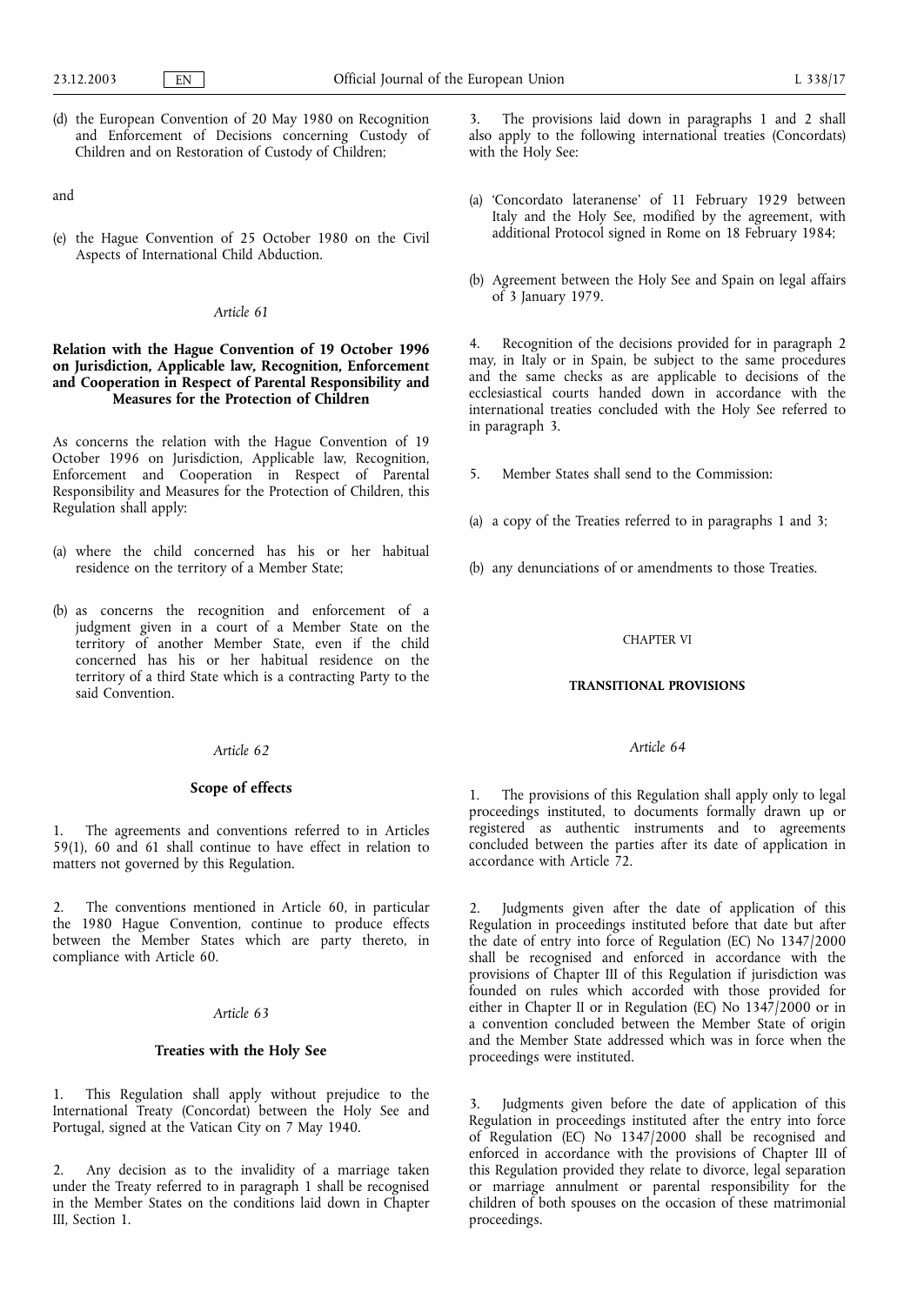Judgments given before the date of application of this Regulation but after the date of entry into force of Regulation (EC) No 1347/2000 in proceedings instituted before the date of entry into force of Regulation (EC) No 1347/2000 shall be recognised and enforced in accordance with the provisions of Chapter III of this Regulation provided they relate to divorce, legal separation or marriage annulment or parental responsibility for the children of both spouses on the occasion of these matrimonial proceedings and that jurisdiction was founded on rules which accorded with those provided for either in Chapter II of this Regulation or in Regulation (EC) No 1347/2000 or in a convention concluded between the Member State of origin and the Member State addressed which was in force when the proceedings were instituted.

#### CHAPTER VII

## **FINAL PROVISIONS**

#### *Article 65*

#### **Review**

No later than 1 January 2012, and every five years thereafter, the Commission shall present to the European Parliament, to the Council and to the European Economic and Social Committee a report on the application of this Regulation on the basis of information supplied by the Member States. The report shall be accompanied if need be by proposals for adaptations.

#### *Article 66*

#### **Member States with two or more legal systems**

With regard to a Member State in which two or more systems of law or sets of rules concerning matters governed by this Regulation apply in different territorial units:

- (a) any reference to habitual residence in that Member State shall refer to habitual residence in a territorial unit;
- (b) any reference to nationality, or in the case of the United Kingdom 'domicile', shall refer to the territorial unit designated by the law of that State;
- (c) any reference to the authority of a Member State shall refer to the authority of a territorial unit within that State which is concerned;
- (d) any reference to the rules of the requested Member State shall refer to the rules of the territorial unit in which jurisdiction, recognition or enforcement is invoked.

#### *Article 67*

#### **Information on central authorities and languages accepted**

The Member States shall communicate to the Commission within three months following the entry into force of this Regulation:

- (a) the names, addresses and means of communication for the central authorities designated pursuant to Article 53;
- (b) the languages accepted for communications to central authorities pursuant to Article 57(2);

and

(c) the languages accepted for the certificate concerning rights of access pursuant to Article 45(2).

The Member States shall communicate to the Commission any changes to this information.

The Commission shall make this information publicly available.

#### *Article 68*

#### **Information relating to courts and redress procedures**

The Member States shall notify to the Commission the lists of courts and redress procedures referred to in Articles 21, 29, 33 and 34 and any amendments thereto.

The Commission shall update this information and make it publicly available through the publication in the *Official Journal of the European Union* and any other appropriate means.

#### *Article 69*

#### **Amendments to the Annexes**

Any amendments to the standard forms in Annexes I to IV shall be adopted in accordance with the consultative procedure set out in Article 70(2).

#### *Article 70*

#### **Committee**

1. The Commission shall be assisted by a committee (committee).

2. Where reference is made to this paragraph, Articles 3 and 7 of Decision 1999/468/EC shall apply.

3. The committee shall adopt its rules of procedure.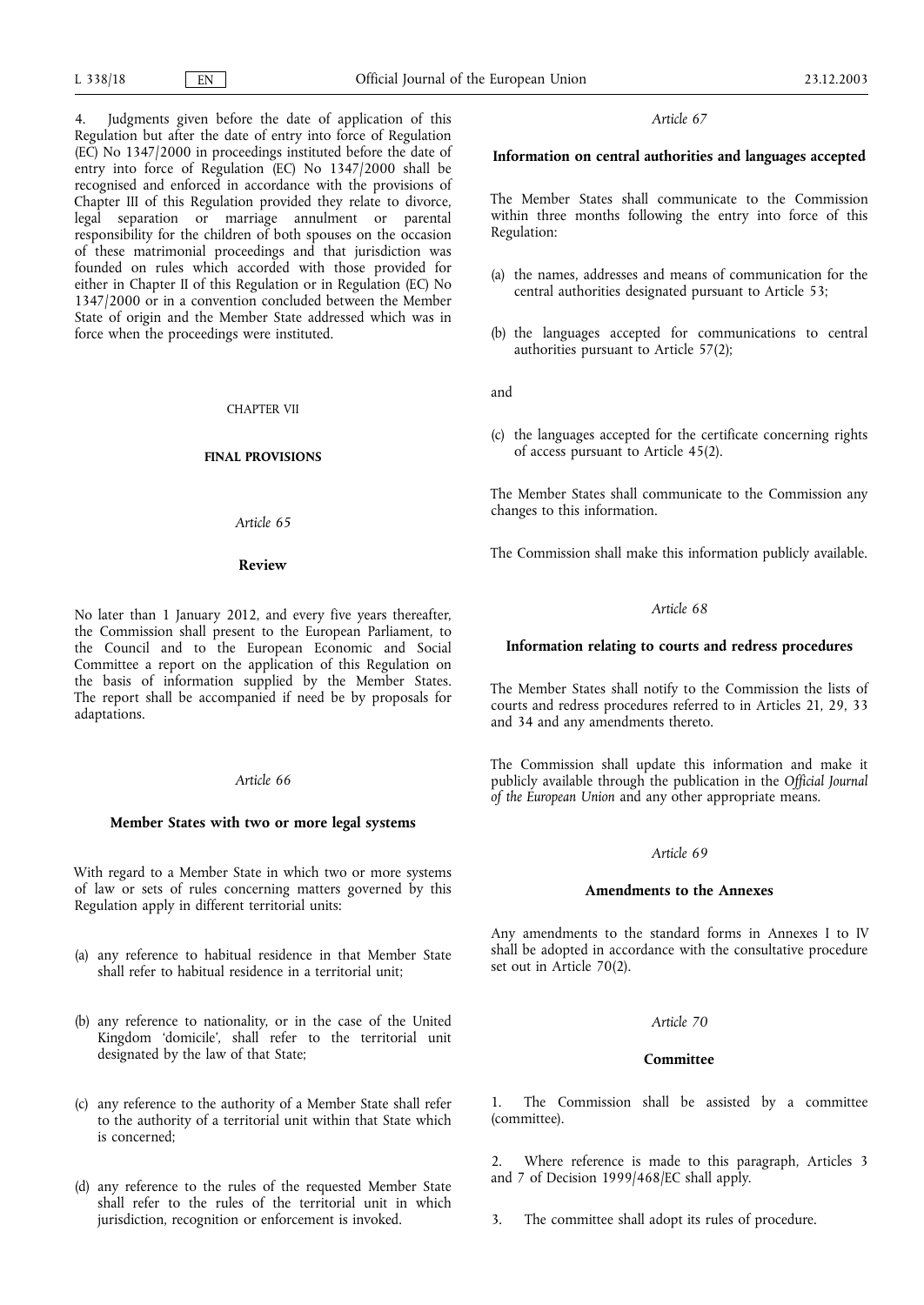## **Repeal of Regulation (EC) No 1347/2000**

1. Regulation (EC) No 1347/2000 shall be repealed as from the date of application of this Regulation.

2. Any reference to Regulation (EC) No 1347/2000 shall be construed as a reference to this Regulation according to the comparative table in Annex V.

This Regulation shall enter into force on 1 August 2004.

The Regulation shall apply from 1 March 2005, with the exception of Articles 67, 68, 69 and 70, which shall apply from 1 August 2004.

*Article 72*

**Entry into force**

This Regulation shall be binding in its entirety and directly applicable in the Member States in accordance with the Treaty establishing the European Community.

Done at Brussels, 27 November 2003.

*For the Council The President* R. CASTELLI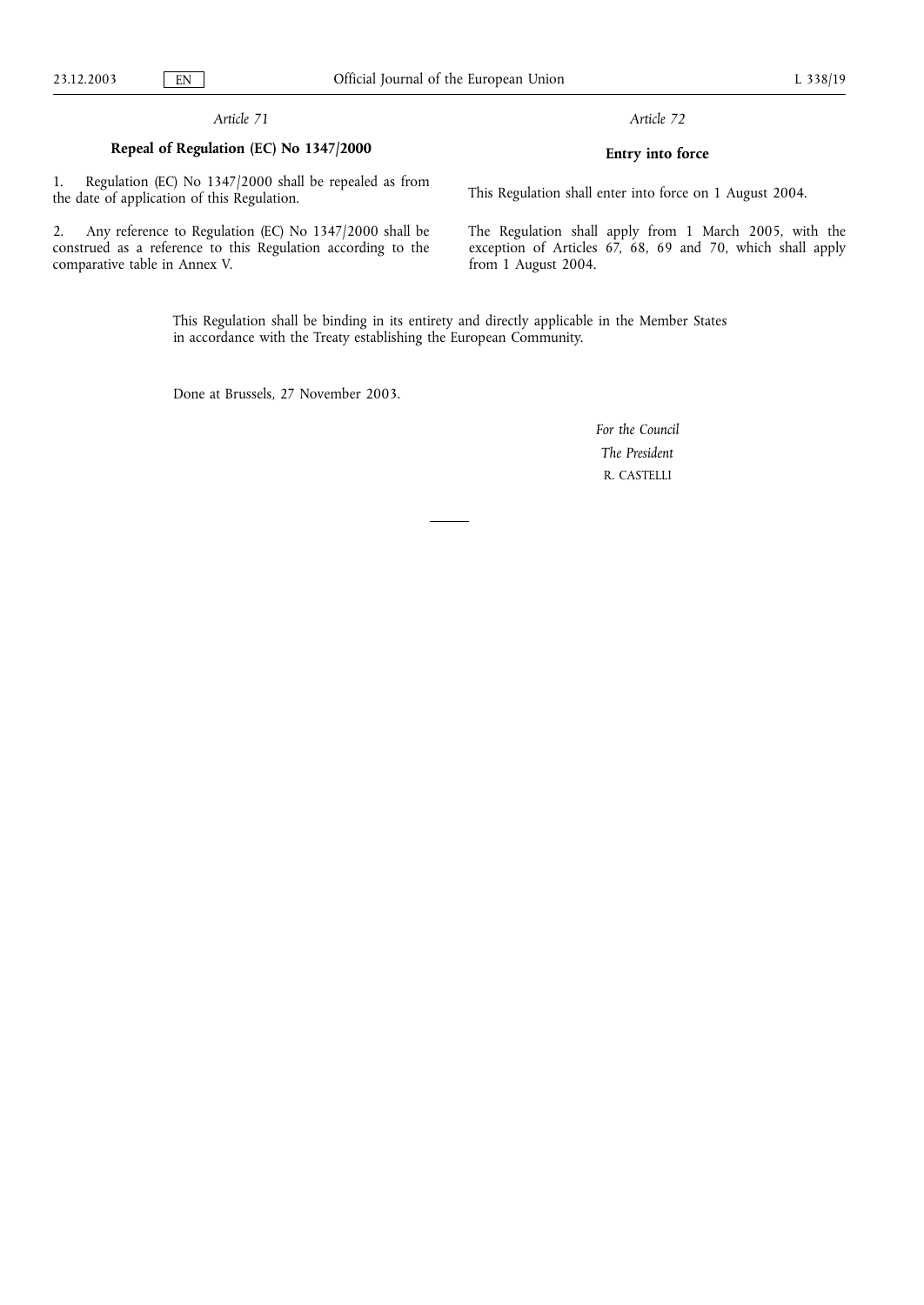## *ANNEX I*

#### **CERTIFICATE REFERRED TO IN ARTICLE 39 CONCERNING JUDGMENTS IN MATRIMONIAL MATTERS** ( 1)

- 1. Member State of origin
- 2. Court or authority issuing the certificate
	- 2.1. Name
	- 2.2. Address
	- 2.3. Tel./fax/e-mail
- 3. Marriage
	- 3.1. Wife
		- 3.1.1. Full name
		- 3.1.2. Address
		- 3.1.3. Country and place of birth
		- 3.1.4. Date of birth
	- 3.2. Husband
		- 3.2.1. Full name
		- 3.2.2. Address
		- 3.2.3. Country and place of birth
		- 3.2.4. Date of birth
	- 3.3. Country, place (where available) and date of marriage
		- 3.3.1. Country of marriage
		- 3.3.2. Place of marriage (where available)
		- 3.3.3. Date of marriage
- 4. Court which delivered the judgment
	- 4.1. Name of Court
	- 4.2. Place of Court
- 5. Judgment
	- 5.1. Date
	- 5.2. Reference number
	- 5.3. Type of judgment
		- 5.3.1. Divorce
		- 5.3.2. Marriage annulment
		- 5.3.3. Legal separation

<sup>(</sup> 1) Council Regulation (EC) No 2201/2003 of 27 November 2003 concerning jurisdiction and the recognition and enforcement of judgments in matrimonial matters and the matters of parental responsibility, repealing Regulation (EC) No 1347/2000.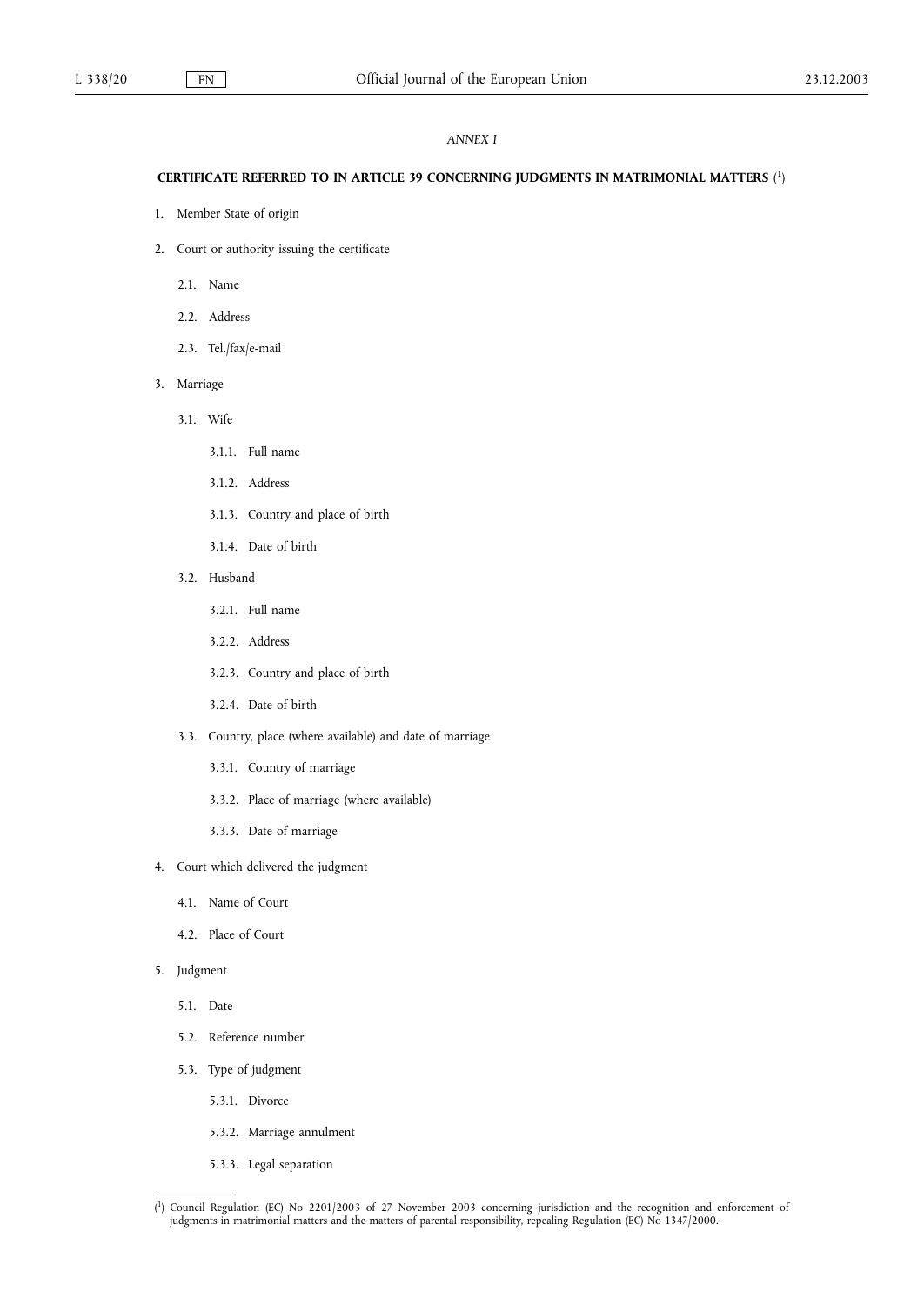5.4. Was the judgment given in default of appearance?

5.4.1. No

5.4.2. Yes (1)

6. Names of parties to whom legal aid has been granted

7. Is the judgment subject to further appeal under the law of the Member State of origin?

- 7.1. No
- 7.2. Yes
- 8. Date of legal effect in the Member State where the judgment was given
	- 8.1. Divorce
	- 8.2. Legal separation

Done at ......................................, date ......................................

Signature and/or stamp

<sup>(</sup> 1) Documents referred to in Article 37(2) must be attached.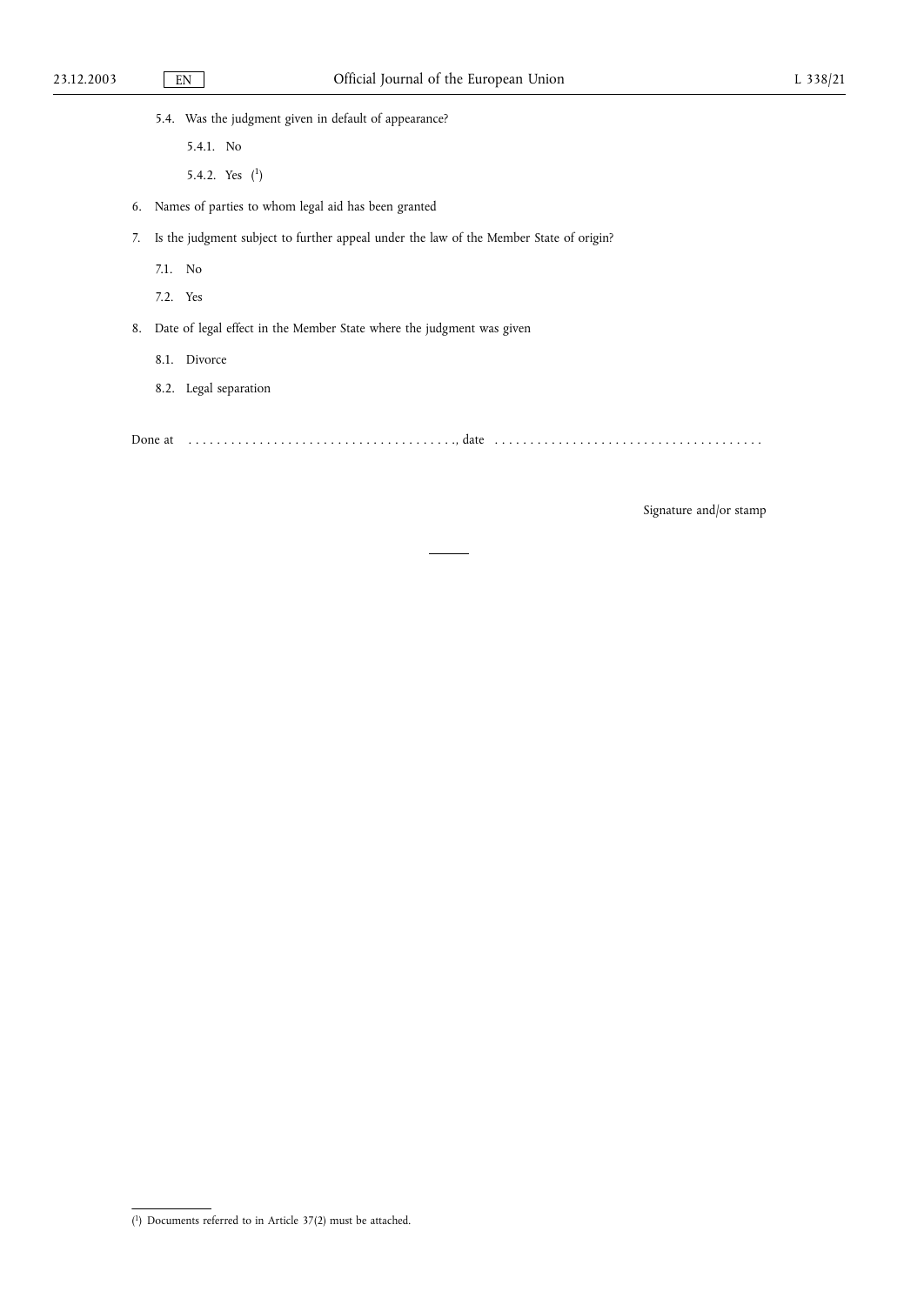## **CERTIFICATE REFERRED TO IN ARTICLE 39 CONCERNING JUDGMENTS ON PARENTAL RESPONSIBILITY** ( 1)

- 1. Member State of origin
- 2. Court or authority issuing the certificate
	- 2.1. Name
	- 2.2. Address
	- 2.3. Tel./Fax/e-mail
- 3. Person(s) with rights of access
	- 3.1. Full name
	- 3.2. Address
	- 3.3. Date and place of birth (where available)
- 4. Holders of parental responsibility other than those mentioned under  $3$  ( $2$ )

4.1.

- 4.1.1. Full name
- 4.1.2. Address
- 4.1.3. Date and place of birth (where available)

4.2.

- 4.2.1. Full Name
- 4.2.2. Address
- 4.2.3. Date and place of birth (where available)

4.3.

- 4.3.1. Full name
- 4.3.2. Address
- 4.3.3. Date and place of birth (where available)
- 5. Court which delivered the judgment
	- 5.1. Name of Court
	- 5.2. Place of Court
- 6. Judgment
	- 6.1. Date
	- 6.2. Reference number
	- 6.3. Was the judgment given in default of appearance?

6.3.1. No

6.3.2. Yes  $(^{3})$ 

# *ANNEX II*

<sup>(</sup> 1) Council Regulation (EC) No 2201/2003 of 27 November 2003 concerning jurisdiction and the recognition and enforcement of judgments in matrimonial matters and the matters of parental responsibility, repealing Regulation (EC) No 1347/2000.

<sup>(</sup> 2) In cases of joint custody, a person already mentioned under item 3 may also be mentioned under item 4.

<sup>(</sup> 3) Documents referred to in Article 37(2) must be attached.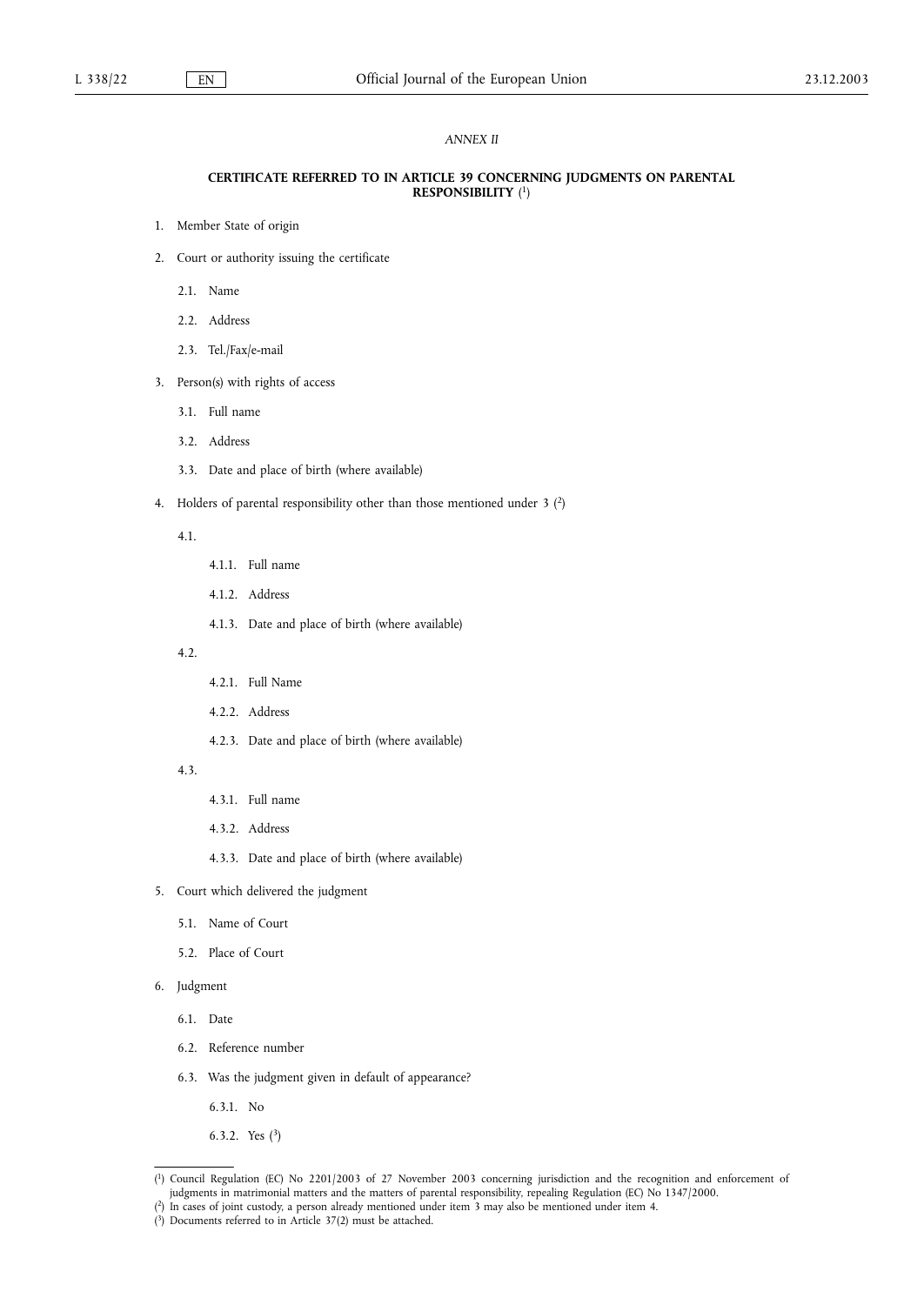- 7. Children who are covered by the judgment (1)
	- 7.1. Full name and date of birth
	- 7.2. Full name and date of birth
	- 7.3. Full name and date of birth
	- 7.4. Full name and date of birth
- 8. Names of parties to whom legal aid has been granted
- 9. Attestation of enforceability and service
	- 9.1. Is the judgment enforceable according to the law of the Member State of origin?
		- 9.1.1. Yes
		- 9.1.2. No
	- 9.2. Has the judgment been served on the party against whom enforcement is sought?
		- 9.2.1. Yes
			- 9.2.1.1. Full name of the party
			- 9.2.1.2. Address
			- 9.2.1.3. Date of service
		- 9.2.2. No
- 10. Specific information on judgments on rights of access where 'exequatur' is requested under Article 28. This possibility is foreseen in Article 40(2).
	- 10.1. Practical arrangements for exercise of rights of access (to the extent stated in the judgment)
		- 10.1.1. Date and time
			- 10.1.1.1. Start
			- 10.1.1.2. End
		- 10.1.2. Place
		- 10.1.3. Specific obligations on holders of parental responsibility
		- 10.1.4. Specific obligations on the person with right of access
		- 10.1.5. Any restrictions attached to the exercise of rights of access
- 11. Specific information for judgments on the return of the child in cases where the 'exequatur' procedure is requested under Article 28. This possibility is foreseen under Article 40(2).
	- 11.1. The judgment entails the return of the child
	- 11.2. Person to whom the child is to be returned (to the extent stated in the judgment)
		- 11.2.1. Full name
		- 11.2.2 Address

Done at ..................................... , date ...................................... .

Signature and/or stamp

<sup>(</sup> 1) If more than four children are covered, use a second form.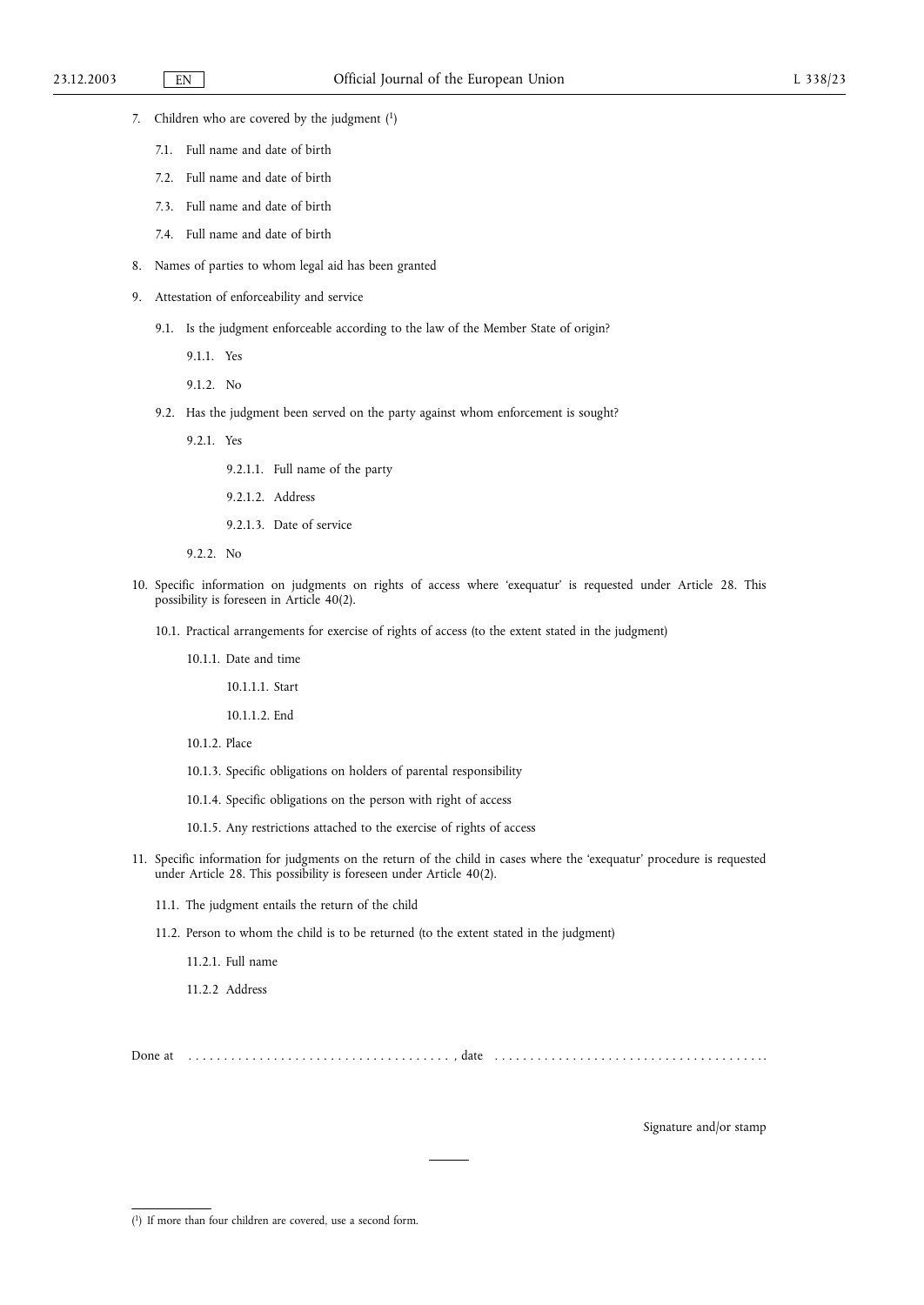## *ANNEX III*

#### **CERTIFICATE REFERRED TO IN ARTICLE 41(1) CONCERNING JUDGMENTS ON RIGHTS OF ACCESS** ( 1)

- 1. Member State of origin
- 2. Court or authority issuing the certificate
	- 2.1. Name
	- 2.2. Address
	- 2.3. Tel./fax/e-mail
- 3. Person(s) with rights of access
	- 3.1. Full name
	- 3.2. Address
	- 3.3. Date and place of birth (where available)
- 4. Holders of parental responsibility other than those mentioned under 3  $(2)$   $(3)$

#### 4.1.

- 4.1.1. Full name
- 4.1.2. Address
- 4.1.3. Date and place of birth (where available)

#### 4.2.

- 4.2.1. Full name
- 4.2.2. Address
- 4.2.3. Date and place of birth (where available)
- 4.3. Other
	- 4.3.1. Full name
	- 4.3.2. Address
	- 4.3.3. Date and place of birth (where available)
- 5. Court which delivered the judgment
	- 5.1. Name of Court
	- 5.2. Place of Court
- 6. Judgment
	- 6.1. Date
	- 6.2. Reference number

<sup>(</sup> 1) Council Regulation (EC) No 2201/2003 of 27 November 2003 concerning jurisdiction and the recognition and enforcement of

judgments in matrimonial matters and the matters of parental responsibility, repealing Regulation (EC) No 1347/2000.

<sup>(</sup> 2) In cases of joint custody, a person already mentioned under item 3 may also be mentioned in item 4.

<sup>(</sup> 3) Please put a cross in the box corresponding to the person against whom the judgment should be enforced.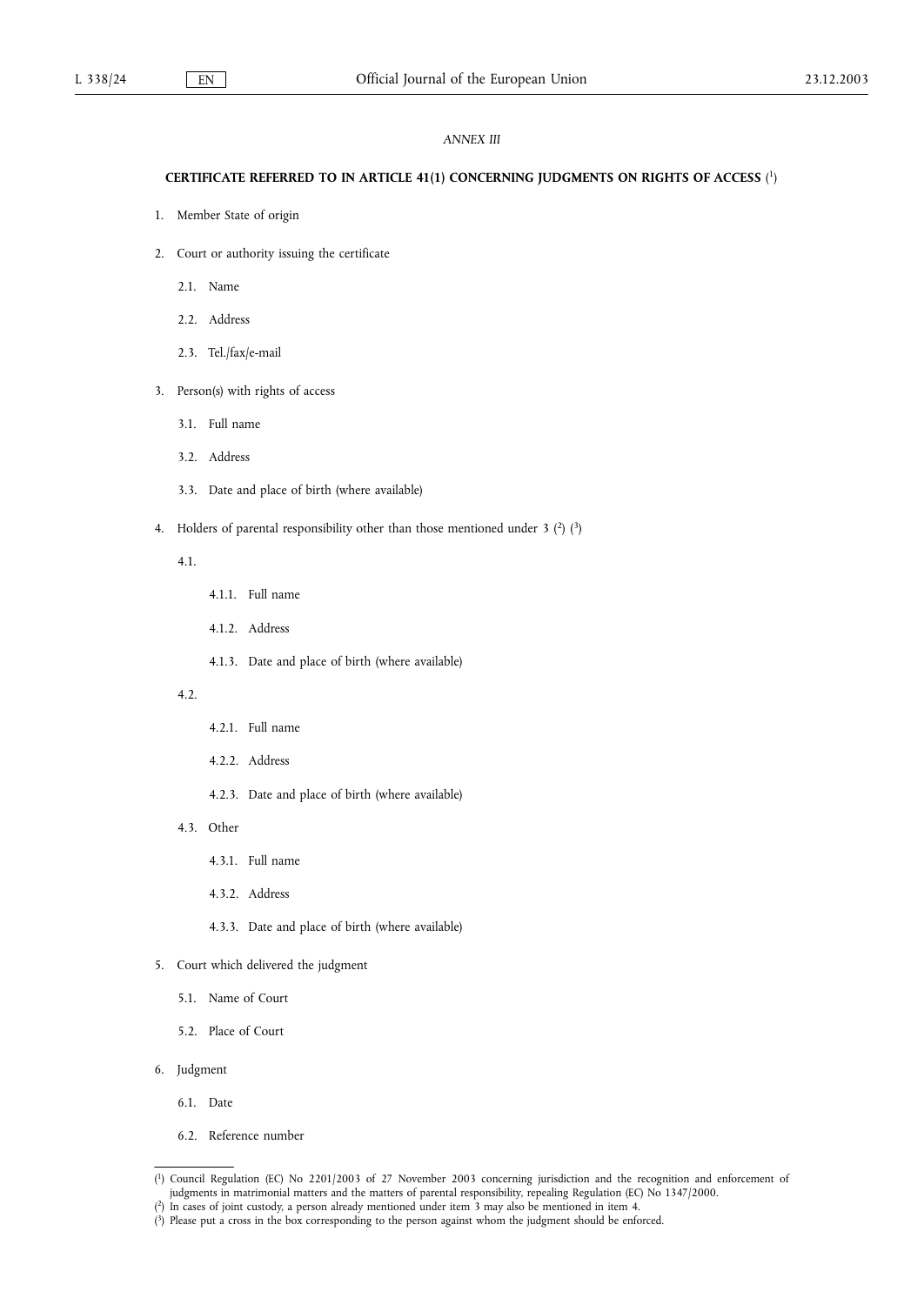- 7. Children who are covered by the judgment (1)
	- 7.1. Full name and date of birth
	- 7.2. Full name and date of birth
	- 7.3. Full name and date of birth
	- 7.4. Full name and date of birth
- 8. Is the judgment enforceable in the Member State of origin?
	- 8.1. Yes
	- 8.2. No
- 9. Where the judgment was given in default of appearance, the person defaulting was served with the document which instituted the proceedings or with an equivalent document in sufficient time and in such a way as to enable that person to arrange for his or her defence, or the person has been served with the document but not in compliance with these conditions, it is nevertheless established that he or she accepted the decision unequivocally
- 10. All parties concerned were given an opportunity to be heard
- 11. The children were given an opportunity to be heard, unless a hearing was considered inappropriate having regard to their age or degree of maturity
- 12. Practical arrangements for exercise of rights of access (to the extent stated in the judgment)
	- 12.1. Date and time
		- 12.1.1. Start
		- 12.1.2. End
	- 12.2. Place
	- 12.3. Specific obligations on holders of parental responsibility
	- 12.4. Specific obligations on the person with right of access
	- 12.5. Any restrictions attached to the exercise of rights of access
- 13. Names of parties to whom legal aid has been granted

Done at ..................................... , date ...................................... .

Signature and/or stamp

<sup>(</sup> 1) If more than four children are concerned, use a second form.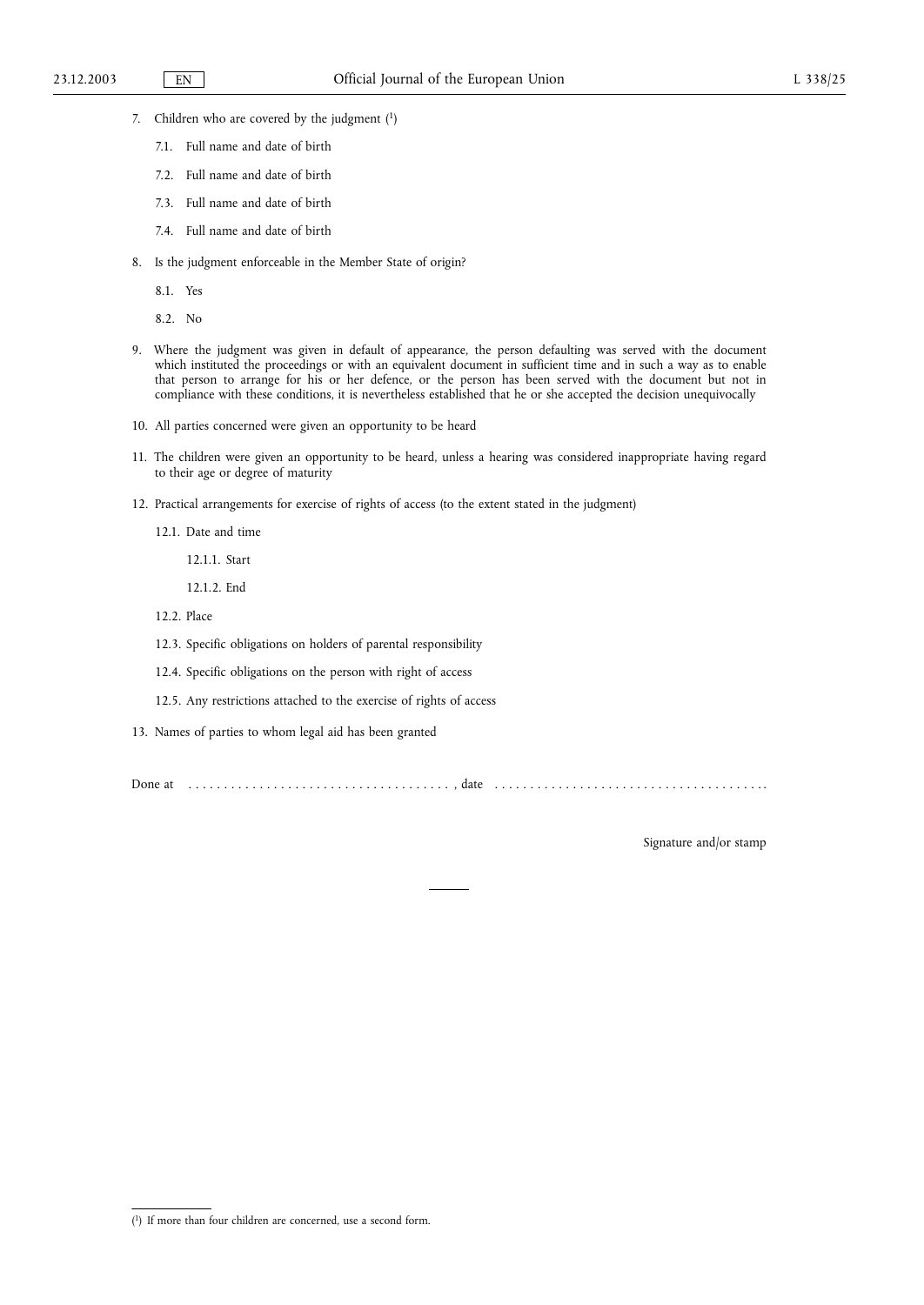## *ANNEX IV*

#### **CERTIFICATE REFERRED TO IN ARTICLE 42(1) CONCERNING THE RETURN OF THE CHILD** ( 1)

- 1. Member State of origin
- 2. Court or authority issuing the certificate
	- 2.1. Name
	- 2.2. Address
	- 2.3. Tel./fax/e-mail
- 3. Person to whom the child has to be returned (to the extent stated in the judgment)
	- 3.1. Full name
	- 3.2. Address
	- 3.3. Date and place of birth (where available)
- 4. Holders of parental responsibility (2)
	- 4.1. Mother
		- 4.1.1. Full name
		- 4.1.2. Address (where available)
		- 4.1.3. Date and place of birth (where available)
	- 4.2. Father
		- 4.2.1. Full name
		- 4.2.2. Address (where available)
		- 4.2.3. Date and place of birth (where available)
	- 4.3. Other
		- 4.3.1. Full name
		- 4.3.2. Address (where available)
		- 4.3.3. Date and place of birth (where available)
- 5. Respondent (where available)
	- 5.1. Full name
	- 5.2. Address (where available)
- 6. Court which delivered the judgment
	- 6.1. Name of Court
	- 6.2. Place of Court

<sup>(</sup> 1) Council Regulation (EC) No 2201 of 27 November 2003 concerning jurisdiction and the recognition and enforcement of judgments in matrimonial matters and the matters of parental responsibility, repealing Regulation (EC) No 1347/2000.

<sup>(</sup> 2) This item is optional.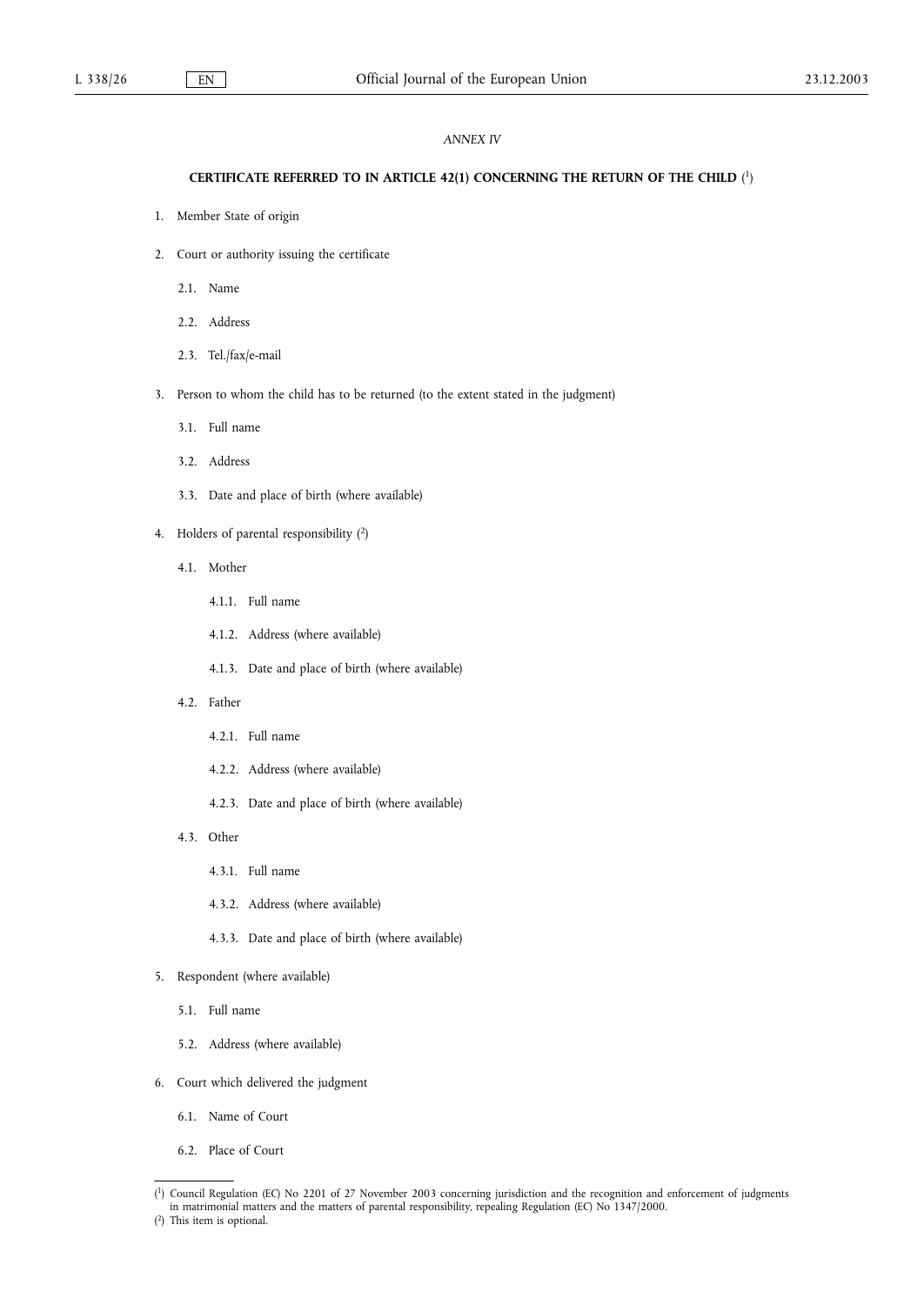- 7. Judgment
	- 7.1. Date
	- 7.2. Reference number
- 8. Children who are covered by the judgment  $(1)$ 
	- 8.1. Full name and date of birth
	- 8.2. Full name and date of birth
	- 8.3. Full name and date of birth
	- 8.4. Full name and date of birth
- 9. The judgment entails the return of the child
- 10. Is the judgment enforceable in the Member State of origin?
	- 10.1. Yes

10.2. No

- 11. The children were given an opportunity to be heard, unless a hearing was considered inappropriate having regard to their age or degree of maturity
- 12. The parties were given an opportunity to be heard
- 13. The judgment entails the return of the children and the court has taken into account in issuing its judgment the reasons for and evidence underlying the decision issued pursuant to Article 13 of the Hague Convention of 25 October 1980 on the Civil Aspects of International Child Abduction
- 14. Where applicable, details of measures taken by courts or authorities to ensure the protection of the child after its return to the Member State of habitual residence

15. Names of parties to whom legal aid has been granted

Done at ..................................... , date ...................................... .

Signature and/or stamp

<sup>(</sup> 1) If more than four children are covered, use a second form.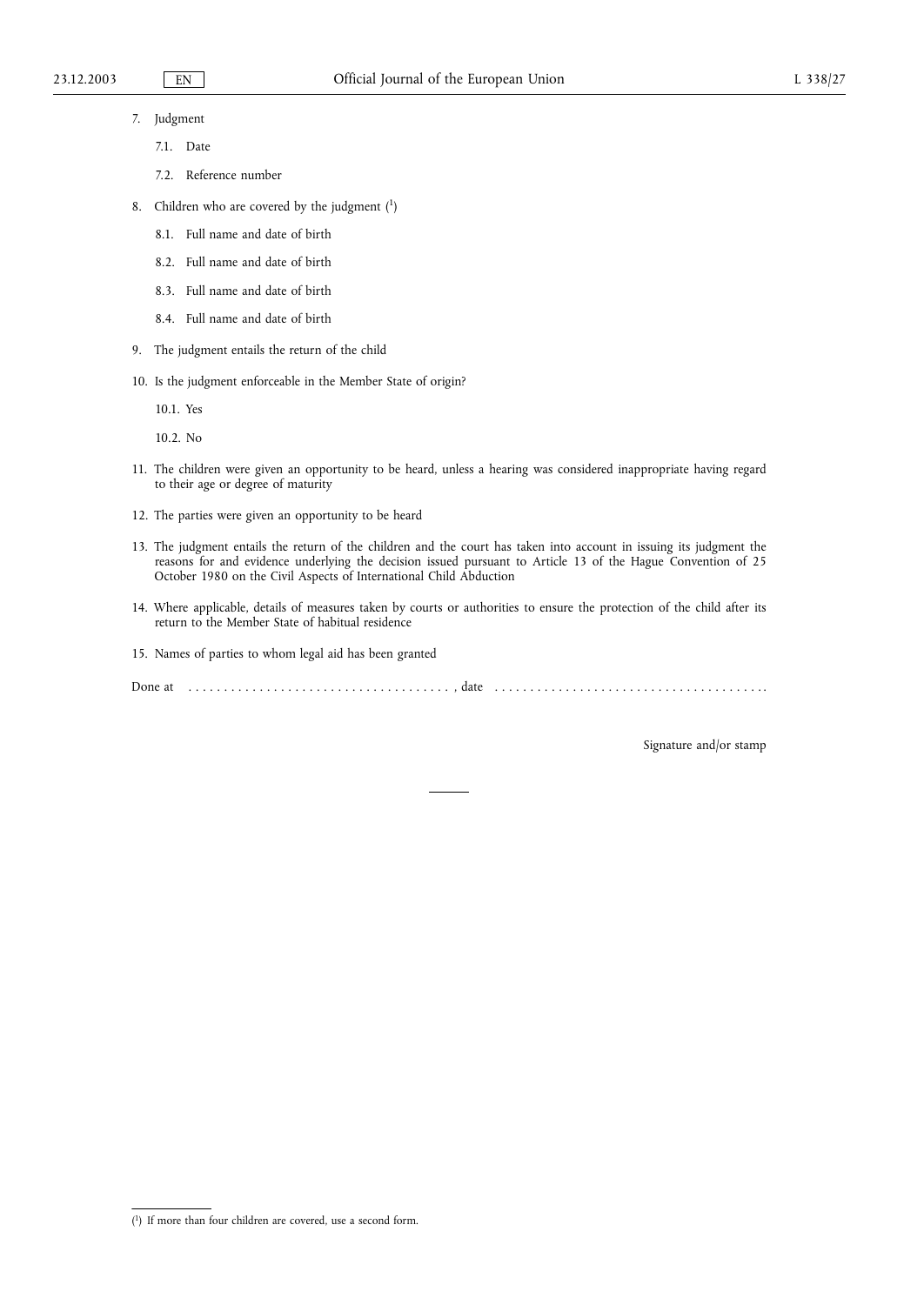## *ANNEX V*

#### Articles repealed Corresponding Articles of new text 1 1, 2 2 3 3 12 4 5 4 6 5 7 6 8 7 9 17 10 18 11 16, 19 12 20 13 2, 49, 46 14 21 15 22, 23 16 17 24 18 25 19 26 20 27 21 28 22 21, 29 23 30 24 31 Articles repealed Corresponding Articles of new text 25 32 26 33 27 34 28 35 29 36 30 50 31 51 32 37 33 39 34 38 35 52 36 59 37 60, 61 38 62 39 40 63 41 66 42 64 43 65 44 68, 69 45 70 46 72 Annex I 68 Annex II 68 Annex III 68 Annex IV Annex I Annex V Annex II

# **COMPARATIVE TABLE WITH REGULATION (EC) No 1347/2000**